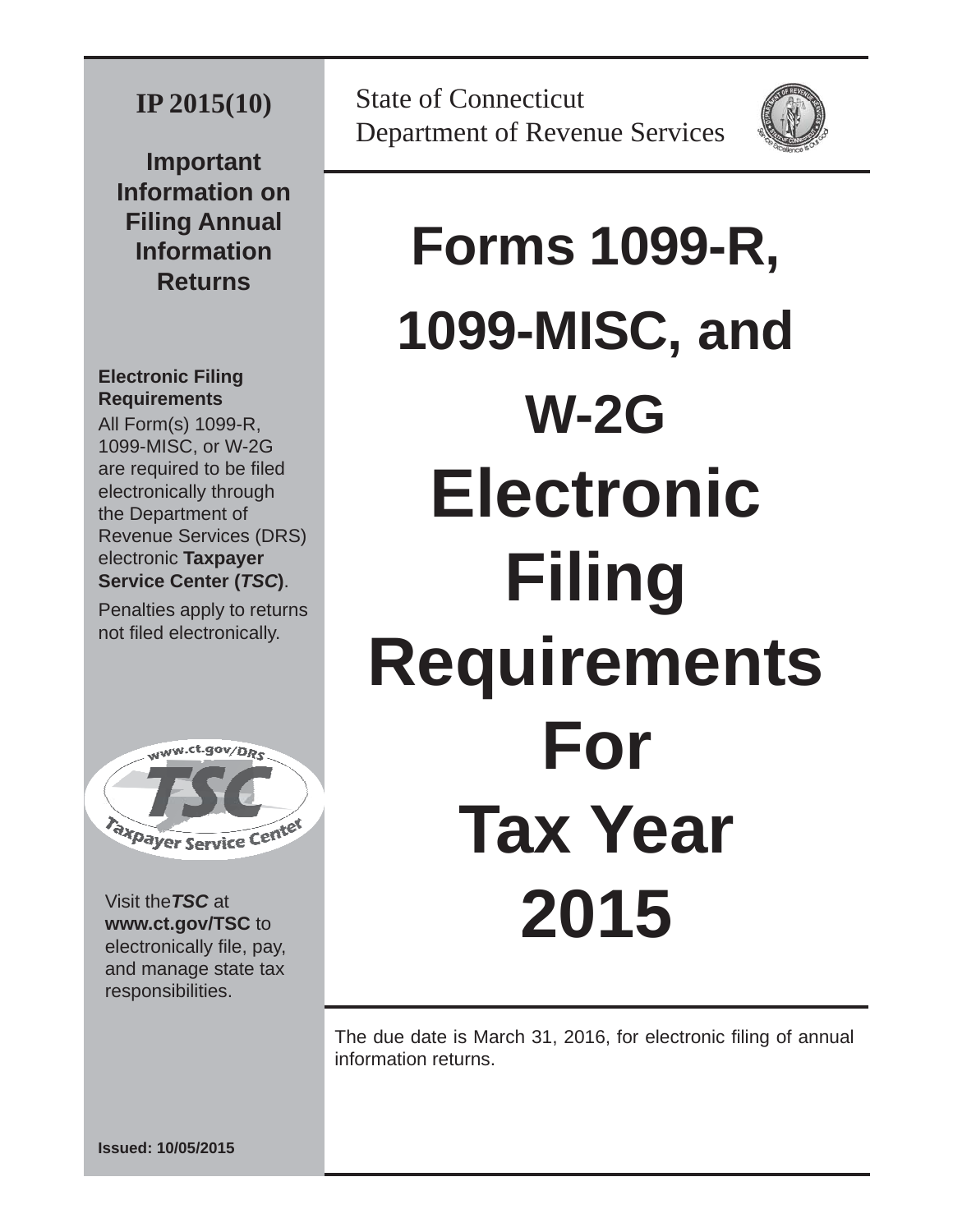### **Table of Contents**

| I.  | General Instructions  3                                                                            |
|-----|----------------------------------------------------------------------------------------------------|
|     |                                                                                                    |
|     | Electronic Filing Requirements3                                                                    |
|     | Extension of Time to File  3                                                                       |
|     | Waiver From Filing Electronically 3                                                                |
|     |                                                                                                    |
|     |                                                                                                    |
|     |                                                                                                    |
| II. | <b>Electronic Filing Through the</b><br>Taxpayer Service Center 4                                  |
|     | Single Taxpayer Filing Through                                                                     |
|     | Key and Send  4                                                                                    |
|     | Dynamic Web Import  5                                                                              |
|     | <b>Batch File Upload Using DRS</b><br>Standard File Layout  5                                      |
|     | Electronic Filing Through the TSC<br>as a Third Party Bulk Filer 5                                 |
|     | Bulk Filer Forms 1099/W-2G TSC<br>Filing Options  5                                                |
|     | File Import - Batch File Upload<br><b>Using DRS Standard File Layout</b><br>(1220, FIRE) Option  5 |
|     | Key and Send - Single Client Filing<br>Option  5                                                   |
|     | Bulk Filer Form CT-1096 TSC Filing                                                                 |
|     | File Import  6                                                                                     |
|     | Key and Send – Single Client<br>Filing  6                                                          |
|     | Registering as a Third Party Bulk                                                                  |
|     | Test Files  6                                                                                      |
|     | Use of Agent  6                                                                                    |
| Ш.  | Questions and Answers 7                                                                            |
| IV. | <b>Federal/State Combined Filing 7</b>                                                             |
|     |                                                                                                    |
|     | Record Differences for Combined Filing 8                                                           |
|     |                                                                                                    |

| V.   | Data Record Descriptions  8                                                                                           |
|------|-----------------------------------------------------------------------------------------------------------------------|
| VI.  | Programmer's Review 9<br>Payment (Calendar) Year 9<br>Proper Order of Records for Files<br>With More Than One Payer 9 |
|      |                                                                                                                       |
| VII. | <b>Examples of Proper Record</b><br><b>Sequence for Filing Forms 1099</b><br>and W-2G Information Returns  9          |
|      | VIII. Record Specifications 10                                                                                        |
|      | <b>Transmitter T Record - General Field</b>                                                                           |
|      |                                                                                                                       |
|      | Record Name: Transmitter T Record 10                                                                                  |
|      | Payer A Record - General Field                                                                                        |
|      | Record Name: Payer A Record  12                                                                                       |
|      | Payee B Record - General Field                                                                                        |
|      | Record Name: Payee B Record  15                                                                                       |
|      | Payee B Record - Record Layout<br>1.<br>Positions 544-750 for<br>Form 1099-MISC  19                                   |
|      | 2. Payee B Record - Record Layout<br>Positions 544-750 for Form 1099-R20                                              |
|      | Payee B Record - Record Layout<br>3.<br>Positions 544-750 for Form W-2G  22                                           |
|      | End of Payer C Record - General Field                                                                                 |
|      | Record Name: End of Payer C Record  24                                                                                |
|      | End of Transmission F Record - General                                                                                |
|      | Record Name: End of Transmission                                                                                      |
| IX.  | <b>Acknowledgment Results</b><br>Layout Record  26                                                                    |
| Х.   |                                                                                                                       |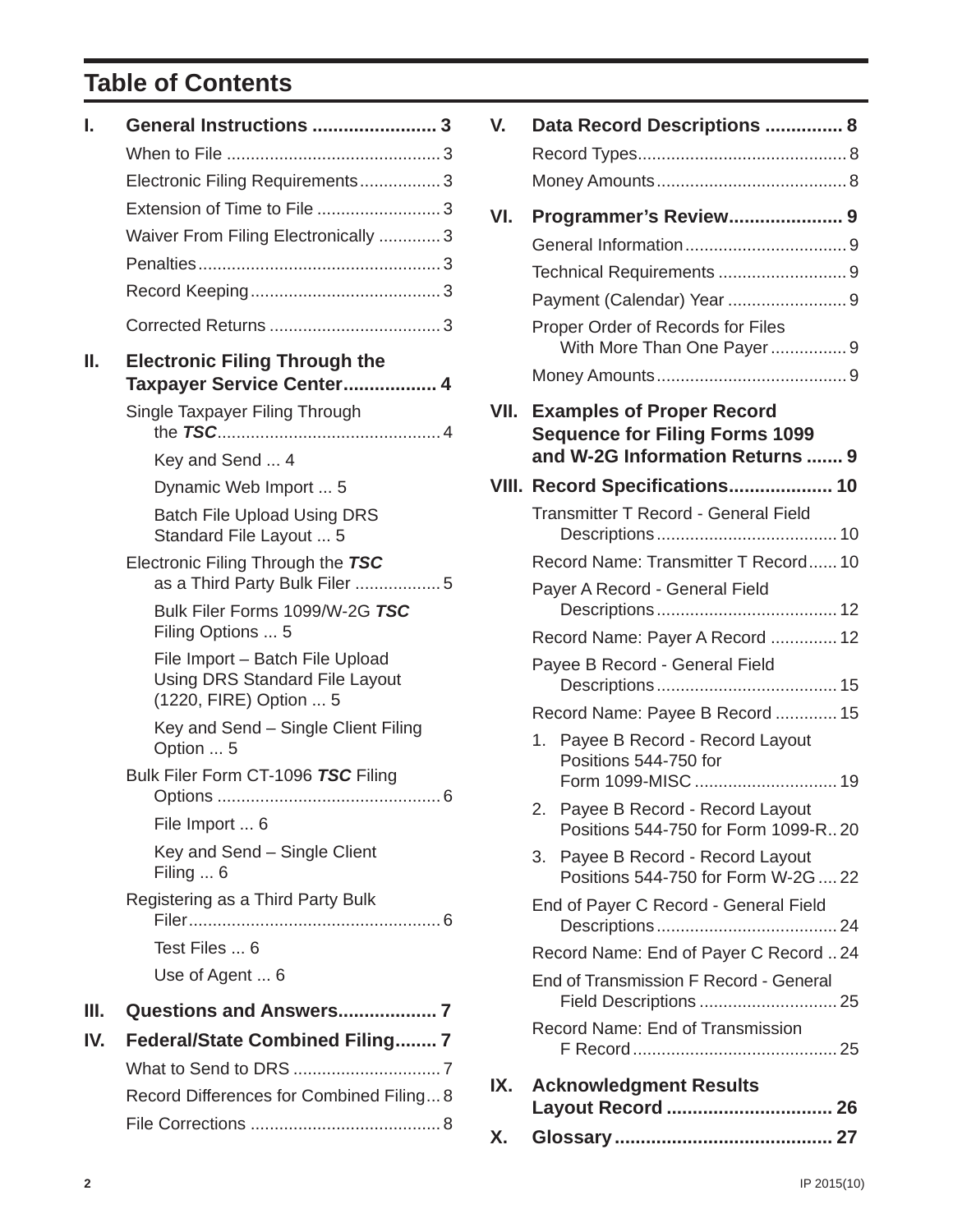### **I. General Instructions**

This booklet contains specifications and instructions for filing Forms 1099-R, 1099-MISC, and W-2G information electronically with the Department of Revenue Services (DRS).

DRS requires every state copy of the following:

- **•** Federal Form W-2G for winnings paid to a Connecticut resident even if Connecticut income tax was not withheld.
- Federal Form 1099-MISC for:
	- a. Payments made to a Connecticut resident even if Connecticut income tax was not withheld; **and**
	- b. Payments made to a nonresident of Connecticut if the payments relate to services performed wholly or partly in Connecticut even if Connecticut income tax was not withheld.
- **•** Federal Form 1099-R **only** if Connecticut income tax was withheld.

Multi-state filers must comply with these requirements.

### **When to File**

Information returns must be filed electronically and are due on the last day of March. If the due date falls on a Saturday, Sunday, or legal holiday, the next business day is the due date.

### **Electronic Filing Requirements**

All taxpayers are required to file electronically regardless of how many forms are filed . See *II. Electronic Filing Through the Taxpayer Service Center* on Page 4.

DRS requires one filing for each CT Tax Registration Number. Therefore, if your company has multiple locations or payroll systems using the same CT Tax Registration Number, you must combine the files to complete your electronic filing within the *TSC*.

DRS has no application or authorization procedure and does not assign submitter control codes for Forms 1099 or W-2G electronic filing.

### **Extension of Time to File**

Complete and mail **Form CT-8809**, *Request for Extension of Time to File Information Returns,* to request an extension of time to file. Form CT-8809 must be mailed on or before the last day of March. If you have requested and been granted a waiver from filing information returns electronically, Form CT-8809 must be mailed on or before last day of February.

Form CT-8809 cannot be filed electronically.

### **Waiver From Filing Electronically**

DRS may waive the electronic reporting requirement only if the payer is unable to file electronically due to a documented hardship. To request a waiver complete and mail **Form CT-8508**, *Request for Waiver From Filing Information Returns Electronically*, to DRS at least 30 days before the due date. Form CT-8508 cannot be filed electronically.

If a waiver is granted your information returns must be submitted to DRS on CD. See **Form CT-4804**, *Transmittal of Information Returns Reported on Compact Disk (CD)*.

### **Penalties**

The penalty for late filing is \$50.

A penalty of \$5 per form (up to a total of \$2,000 per calendar year) is imposed on payers who fail to file federal Forms 1099 or W-2G with DRS. This penalty is also imposed on payers if they file using any other media without first obtaining a waiver.

### **Record Keeping**

Records pertaining to Connecticut information returns must be retained for at least four years after the due date of the return.

### **Corrected Returns**

A **correction** is an information return submitted by the transmitter to correct returns that were previously submitted and successfully processed by Connecticut DRS but contained erroneous information.

- For information returns filed through the *TSC*, corrected filings can *only* be done using the Single Taxpayer login, or as a Bulk Filer using the Single Client - Key and Send option.
- **DO NOT SEND THE ENTIRE ORIGINAL FILE AGAIN**. Send only the corrected Forms 1099 and W-2G that were erroneous.
- All correction file entries must be transmitted in a new file. Make sure that the corrected file has the re-sub indicator (Field Position 6 of the Payee B record).

Forms 1099 and W-2G **omitted** from the original file **must not** be coded as corrections. Submit these returns under a separate Payee "B" Record as original returns. See *Supplemental Returns* below.

After successful upload of the corrected information returns, you will be taken to Form CT-1096, *Connecticut*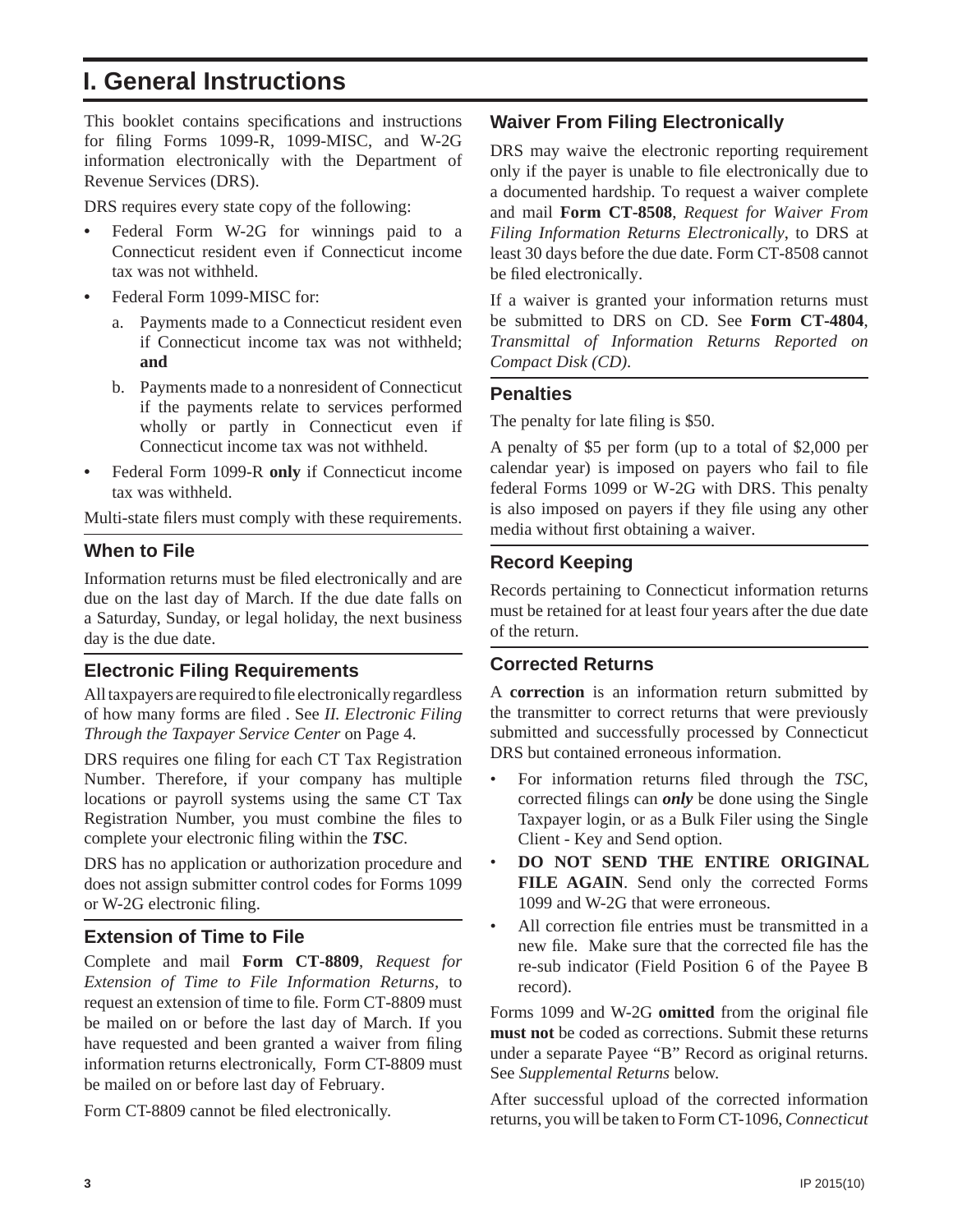*Annual Summary and Transmittal of Information Returns* as it was **originally** submitted. Make necessary corrections to the Form CT-1096. Review, verify and submit, then receive a new confirmation number.

Filing methods:

- 1. Single taxpayer login filing through the *TSC* (*see page 4*).
- 2. Filing through the *TSC* as a Third Party Bulk Filer (TPBF) using Single Client - Key and Send option (*see page 5*).

**Note**: For Third Party Bulk Filer (TPBF) login, using the File Import option will result in rejection codes for duplicate filings.

### **Supplemental Returns**

Supplemental Returns are processed the same as the original filing, but the transmitter must indicate that these information returns were not remitted in a prior file. After successful upload of any additional Forms 1099 or W-2G, you will be brought to Form CT-1096 where the TSC has populated many of the

fields based on the information you submitted. You will then verify the Form CT-1096 information and complete the quarterly breakout, then submit the return; then receive a new confirmation number.

- Supplemental returns are information returns omitted from the original file, and must not be coded as corrections.
- Supplemental filings through the *TSC* can *only* be done using the Single Taxpayer login or as a Bulk Filer using the Single Client - Key and Send option.
- After indicating that these are supplemental returns not previously submitted, you will be able to repeat the file process.

Filing Methods:

- 1. Single taxpayer login filing through the *TSC* (*see page 4*).
- 2. Filing through the *TSC* as a Third Party Bulk Filer (TPBF) using Single Client - Key and Send option (*see page 5*).

### **II. Electronic Filing Through the Taxpayer Service Center**

The **Taxpayer Service Center (***TSC***)** allows information return filers to electronically file their Forms 1099-MISC, 1099-R, W-2G, and associated **Form CT-1096**, *Connecticut Annual Summary and Transmittal of Information Returns.*

The *TSC* is a free, fast, easy, and secure way to conduct business with DRS.

To file your information returns using the *TSC*:

- Go to **www.ct.gov/TSC**;
- Log into your account; **and**
- Choose one of the filing options below.

### **Single Taxpayer Filing Through the** *TSC*

When Filing your Form CT-1096, you must first submit the associated information returns; 1099-MISC, 1099-R or W-2G's. There are three methods to submit your 1099-MISC., 1099-R, or W-2G's. The three methods are Key and Send, Dynamic Web Import (DWI) and Batch File Upload. To select one of these methods, first follow the steps from the *TSC* main menu:

- 1. Select *Withholding Non-Wage*.
- 2. Select the Non-Payroll tax forms you are filing
	- *Forms 1099-MISC and CT-1096*;
	- *Forms 1099-R and CT-1096*; or
	- *Forms W-2G and CT-1096*.
- 3. Choose your reporting period.
- 4. Choose your filing method.

### **Key and Send**

The key and send option allows you to enter up to 100 Forms 1099-MISC, 1099-R or W-2G's. Once all your information forms are entered select *next*. You will be brought to Form CT-1096 where the *TSC* has populated many of the fields based on the information you entered. Verify the Form CT-1096 information, then simply complete the quarterly breakout.

To use the key and send option:

- 1. Under *Choose Your Filing Method*, select *KEY and SEND- key-in manually online*.
- 2. Once all Forms 1099-MISC, 1099-R or W-2 G are entered, select *next*. You will be brought to Form CT-1096 where the *TSC* has populated many of the fields based on the information you entered.
- 3. Verify the Form CT-1096 information and complete the quarterly breakout.

Your Forms 1099-MISC, 1099-R or W-2G are **not**  successfully transmitted until the *TSC* issues a confirmation number for Form CT-1096.

### **Dynamic Web Import**

Dynamic Web Import (DWI) is a file import process that allows you to define and upload your information returns. This process accepts text files that are either fixed length or delimited files. This process does not support the standard electronic file formats used by the Internal Revenue Services (IRS). (Refer to the *Batch File Upload Using DRS Standard File Layout*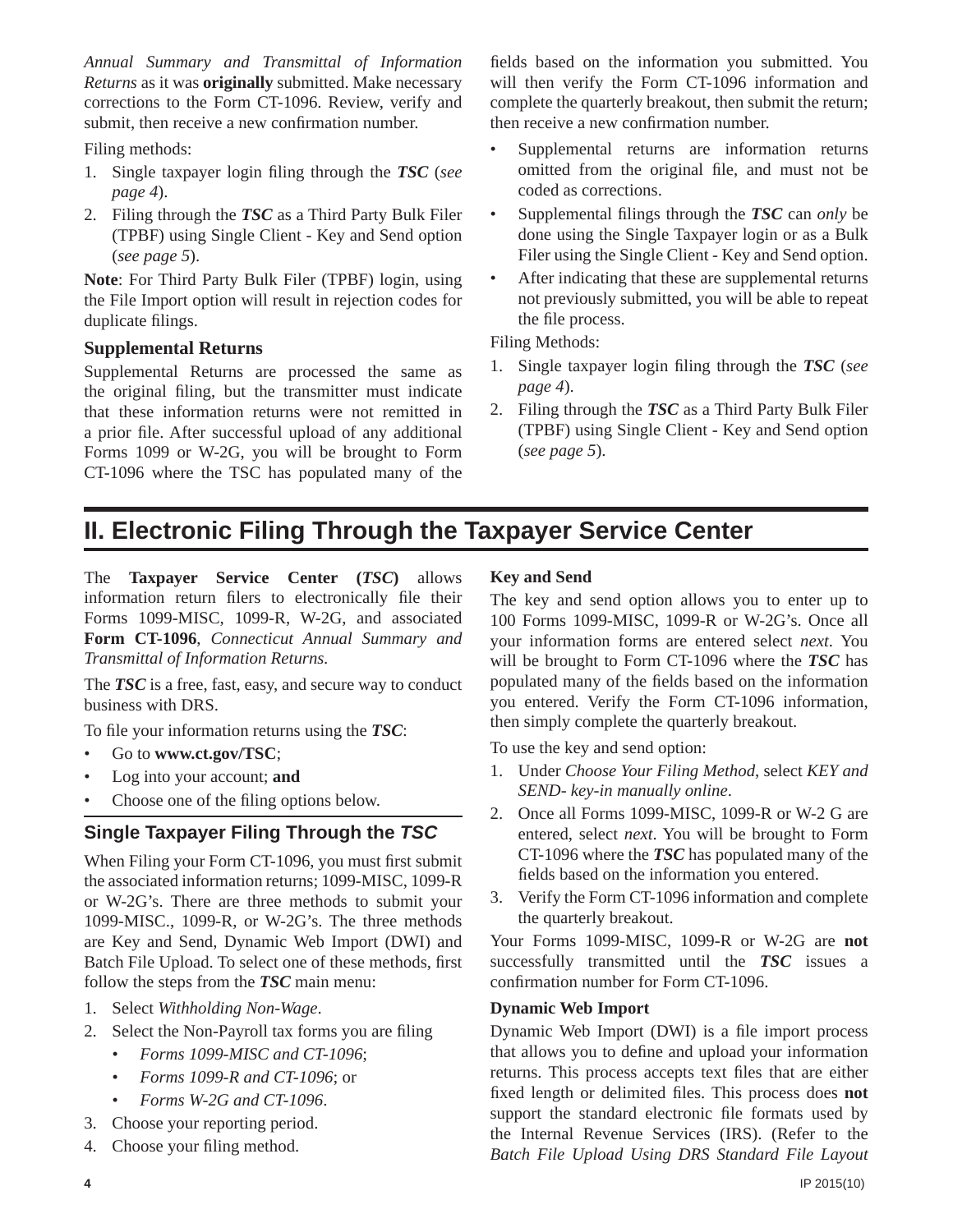method for support of the standard 1220, FIRE file format.) Each field in the file represents an item from the return you are reporting. You can arrange the fields in any order by defining your own customized layout. Go to **www.ct.gov/electronicfi leW2and1099** to view sample layout.

To use the DWI option:

- Under *Filing Method* select *Dynamic Web Import (DWI)* and select *next*;
- Define your file layout and select *next*.

If an error or errors are found during the upload process, DRS will identify and explain each individual error. You must correct all errors on your file and then upload the file again.

Once all Forms 1099-MISC, 1099-R, or W-2G are successfully uploaded, you will be brought to Form CT-1096 where the *TSC* has populated many of the fields based on the information you uploaded.

Verify the Form CT-1096 information and complete the quarterly breakout.

Your Forms 1099-MISC, 1099-R, or W-2G are **not** successfully transmitted until the *TSC* issues a confirmation number for Form CT-1096.

**Batch File Upload Using DRS Standard File Layout** This option allows you to upload a file that is formatted with the Standard (1220, FIRE) File format.

- 1. Select the *Standardized File Format* option.
- 2. On the *File Upload* page, use the *browse* button to search your computer for the file you wish to upload.
- 3. Select *Upload*.
- 4. The *Upload Status* page will indicate if the upload was successful. If not, select *Download Result File* to view details of errors. Correct errors and repeat the upload process.

Once you have successfully uploaded all your returns, you must return to the withholding main menu. From the main menu select the appropriate Form CT-1096, choose the period end, and proceed to Form CT-1096. Verify the Form CT-1096 information then complete the quarterly breakout.

Your Forms 1099-MISC, 1099-R, or W-2G are **not** successfully transmitted until the *TSC* issues a confirmation number for Form CT-1096.

### **Electronic Filing Through the** *TSC* **as a Third Party Bulk Filer**

Third Party Bulk Filers (TPBF) are tax preparers who prepare returns for multiple taxpayer or multiple locations for the same taxpayer. A registered TPBF can key in information for one taxpayer at a time or upload a file for multiple taxpayers with a single login. (See *Registering as a Third Party Bulk Filer* on Page 6.)

### **Bulk Filer Forms 1099/W-2G** *TSC* **Filing Options**

### **File Import - Batch File Upload Using DRS Standard File Layout (1220, FIRE) Option**

The File Import option allows you to upload a file that is formatted with the standard  $(1220,$  FIRE) file format. This option allows you to Batch Upload a single file at a time that contains one or more payers of Forms 1099-Misc, 1099-R, or W-2G.

To upload your Forms 1099 and W-2G using the *DRS Standard File Layout*.

- 1. From the **TSC** bulk filer's main menu select *File for your Clients*.
- 2. Under the *File Import* section select the nonpayroll tax forms you are filing from the drop down box.
- 3. Select *File Online*.
- 4. On the *File Upload* page, use the *browse* button to search your computer for the file you wish to upload.
- 5. Select *Upload*.
- 6. The *Upload Status* page will indicate if the upload was successful. If not, select *Download Result File* to view details of errors. Correct errors and repeat the upload process.

After a successful upload, you will need to complete Form CT-1096 for each taxpayer. See *Bulk Filer Form CT-1096 TSC Filing Options* on page 6.

### **Key and Send - Single Client Filing Option**

Enter your clients Forms 1099 and W-2G and Form CT-1096 information one client at a time. Within this option you will select your method to upload forms 1099 and W-2G and then select Form CT-1096 to complete the filing process.

To use the *Key and Send - Single Client Filing* option.

- 1. From the *TSC* main menu select *File for your Clients* from under *Third Party Bulk Filing*.
- 2. Under the *Key and Send Single Client Filing*  section, enter your client's Connecticut Tax Registration Number (CTREG) or Federal Identification Number (FEIN) and select *Withholding-Nonpayroll* from the tax type drop down box, then select *File Online*.
- 3. From the *Withholding* menu, select the appropriate Form CT-1096, choose the period end, and select *next*.
- 4. Choose one of the following filing methods:
	- *KEY AND SEND "key-in" manually online*;
	- *DYNAMIC WEB IMPORT (DWI) user created text file*; or
	- *STANDARDIZED FILE FORMAT DRS Standard File Layout (1220,FIRE)*.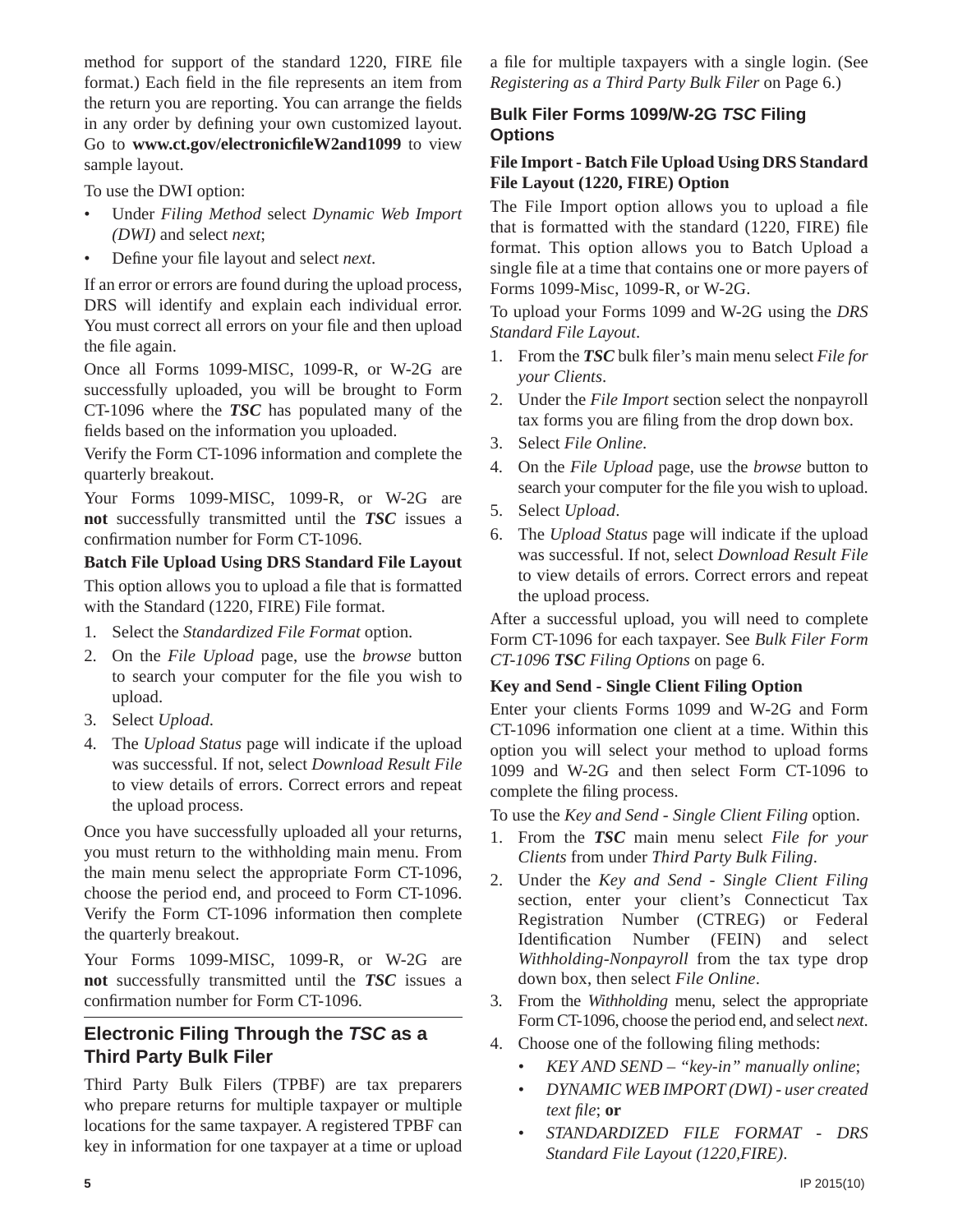Completing these steps allow you to file as a single taxpayer. See *Single Taxpayer Filing Through the TSC* on Page 4 to complete the filing of Form CT-1096 and receive a Form CT-1096 confirmation number. Your Forms 1099 and W-2G are **not** successfully transmitted until the **TSC** issues a confirmation number for Form CT-1096.

### **Bulk Filer Form CT-1096** *TSC* **Filing Options**

After a successful upload, you will need to complete Form CT-1096 for each taxpayer. You may choose the *File Import* option or the *Key and Send-Single Client Filing* option.

### **File Import**

The *File Import* option uses the dynamic web import process where you can customize your file layout. Visit **www.ct.gov/electronicfi leW2and1099** for additional information.

To begin, prepare either a fixed length or delimited text file with Form CT-1096 information for all taxpayers per form type.

Return to the *Third Party Bulk Filer* main menu and choose *Non-Payroll Withholding Annual Summary (CT-1096)* from the drop down list in the *File Import*  section. The file type and file layout must match the information you are uploading.

You will receive a confirmation number for each successfully filed Form CT-1096.

### **Key and Send - Single Client Filing**

To file Form CT-1096 using the *Key and Send - Single Client Filing* option:

- 1. Return to the *Third Party Bulk Filer* main menu;
- 2. Enter the clients Connecticut Tax Registration Number (CTREG) or Federal Identification Number (FEIN).
- 3. Select *Withholding-Nonpayroll* from the tax type drop down list.
- 4. Select *File Online*.
- 5. Select the appropriate Form CT-1096.
- 6. Choose the period end and proceed to Form CT-1096.
- 7. Verify the Form CT-1096 information; **and**
- 8. Complete the quarterly breakout.

Your Forms 1099 and W2-G are **not** successfully transmitted until the **TSC** issues a confirmation number for Form CT-1096.

### **Registeringas a Third Party Bulk Filer**

To register as a third party bulk filer:

- Go to **www.ct.gov***/TSC*;
- Select *Tax Preparer*;
- Scroll down, select *Third Party Bulk Filing requires pre-registration. Please click here to register*;
- Select *Application to Become a Bulk Filer (Fillable Version)*; **and**
- Complete and print form.

You may fax your completed application to **860-297-4761** (Attention: Bulk File Coordinator) or mail to:

> Department of Revenue Services State of Connecticut Electronic Commerce Unit 25 Sigourney St Ste 2 Hartford CT 06106

Once your application has been processed, a bulk filing identification number, password, and instructions are mailed to you.

Visit **www.ct.gov/electronicfi leW2and1099** for detailed bulk filing information.

### **Test Files**

The **TSC** offers the ability to test your file layout and confirm your transmission capability by using the demomode feature.

In the *TSC*, choose *start demo* from the main menu*. TSC* demo mode mimics the live application but does not submit your data to DRS. Demo mode allows you to validate the quality of your data and file layouts by replicating the upload of your actual files.

Demo mode provides a results file layout similar to the live mode. Demo mode activity is **not** an official filing and the system does not store or send any portion of this file to DRS. The results file only confirms the accepted and rejected records within the information returns. See *Acknowledgement Results Layout Record* on Page 26.

### **Use of Agent**

Payers using a service to electronically file or transmit information are responsible for the accuracy and timeliness of their information returns. If a transmitter fails to meet the electronic filing requirements, the payer is liable for any penalties imposed by DRS.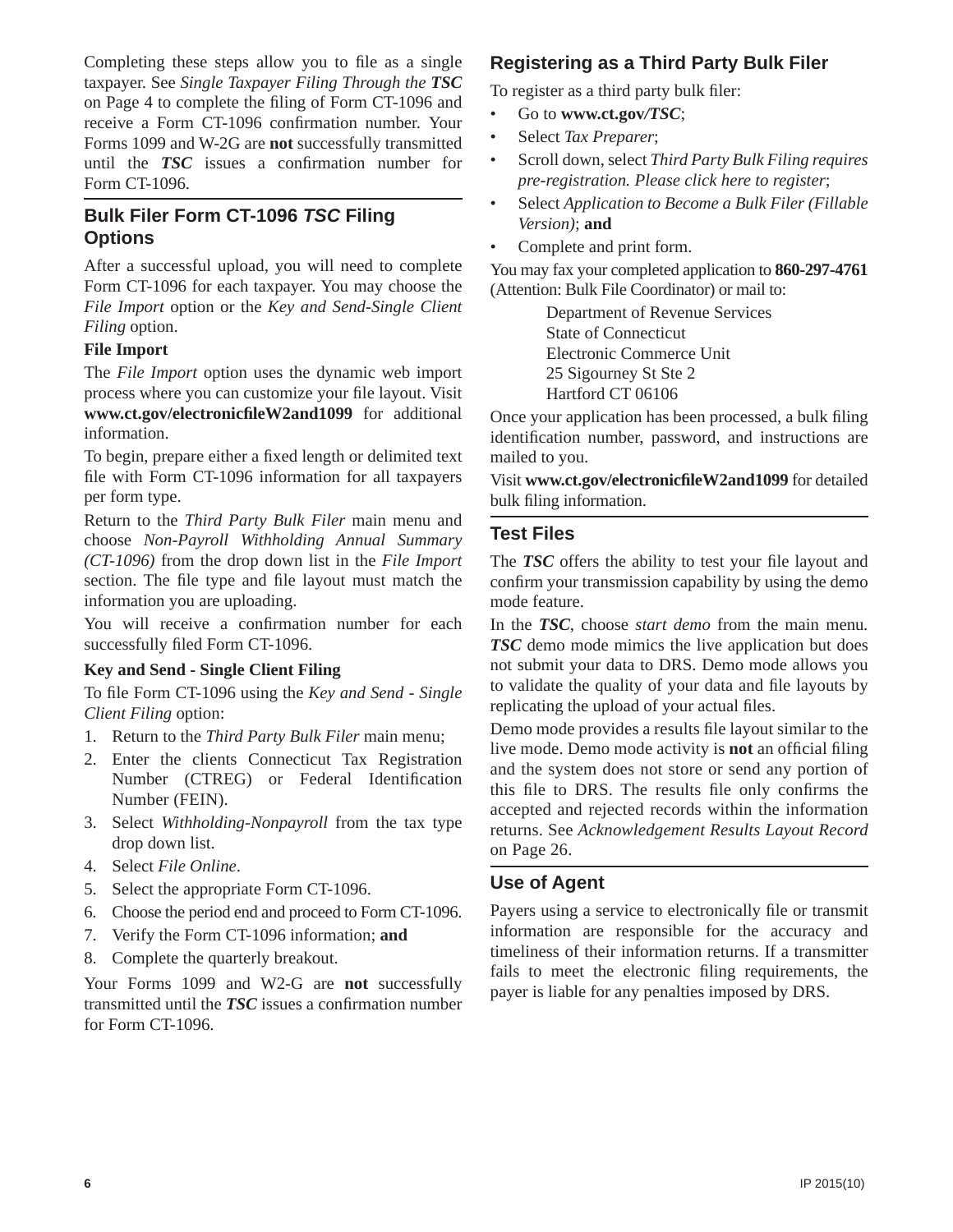### **III. Questions & Answers**

- **Q. Were there any technical changes in the specifi cations for 2015?**
- A. No.

### **Q. Are DRS' electronic fi ling specifi cations the same as the federal specifi cations?**

- A. No. DRS does not require the filing of the State Totals K Record. The Connecticut Tax Registration Number is required. Fields not required by DRS are indicated by **N/A**. **Enter blanks**.
- **Q. How will records not required by DRS be treated?**
- A. Information records not required by DRS will be ignored.

#### **Q. What paper forms should accompany the electronic fi ling?**

A. None. Payers should not submit paper copies of any electronically filed forms. If there are any attachments that cannot be electronically filed, keep this information with your records to be provided to DRS upon request.

#### **Q. Will failure to file information returns electronically result in the assessment of penalties?**

A. Yes. Payers are required to file electronically and will be treated as having failed to file if they file paper forms in lieu of electronic filing, unless DRS has granted a waiver. A penalty of \$5 may be imposed for each information return a payer fails to file electronically with DRS. The total penalty imposed will not exceed \$2,000 for any calendar year.

### **Q. How does a payer report changes to an electronically fi led submission?**

A. DRS now accepts amended and supplemental filings to be fi led electronically through the *TSC*. Amended and supplemental filings can only be done using the Single Taxpayer or Single Client - Key and Send filing. Using the file import option will result in rejection codes for duplicate filings. See page 3 for additional information on supplemental or amended return filings.

### **Q. How can a payer submit data when there is a requirement for the data to be protected?**

A. The *TSC* encrypts all information sent from the filer until the information is delivered to DRS, thus keeping data secure while in transport.

### **Q. How does** *TSC* **fi le Form CT-1096?**

A. Individual Payers: *TSC* will automatically populate Form CT-1096 for you once Forms 1099/W-2G have been successfully uploaded. You must verify all the figures and complete the quarterly breakouts.

 Third Party Bulk Filers: After uploading all of your Form 1099/W-2G's, you must return to the withholding main menu to upload Form CT-1096. Select the Form CT-1096 link from the menu options then upload and complete the filing process. If filing for multiple businesses, you will have the option to return to the Third Party Bulk Filer menu. Visit **www.ct.gov/electronicfi leW2and1099** for detailed bulk filing information and select *Tax Preparers (TPBF)*.

### **IV. Federal/State Combined Filing**

Connecticut participates in the Federal/State Combined Filing Program for federal Forms 1099-MISC and 1099-R. Differences in the record requirements are noted on the right of this page. Records T, C, and F are identical to the filing requirements in this publication.

### **What to Send to DRS**

**7** IP 2015(10) Combined filers are only required to electronically file **Form CT-1096**, *Connecticut Annual Summary and Transmittal of Information Returns*, if Connecticut income tax was withheld from nonpayroll amounts.

Do not file Form CT-1096 if Connecticut tax was not withheld.

Mail Form CT-1096 (if applicable) to: Department of Revenue Services State of Connecticut PO Box 5081 Hartford CT 06102-5081

If Connecticut tax was withheld you must file Form **CT-1096.** Do **not** send federal Form 6847 to DRS.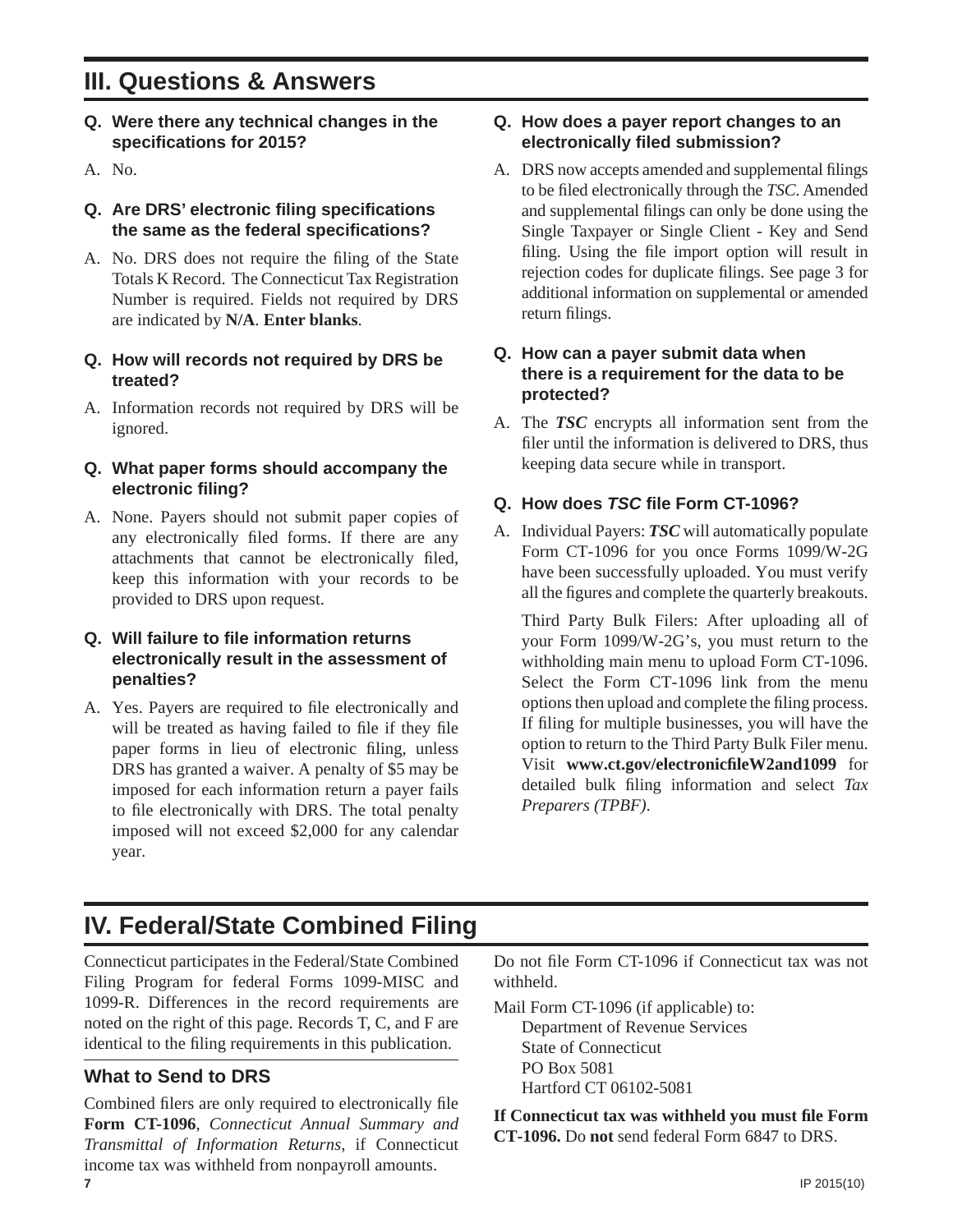### **Record Differences for Combined Filing**

*Record A*

**Field position 6** (Combined Federal/State Filer) must contain a **1**.

#### *Record B*

- **Field positions 723-734** (State Income Tax Withheld) must contain the dollar amount of Connecticut state income tax withheld from Forms 1099-MISC and 1099-R only. The payment amount must be right justified and unused positions must be zero-filled.
- **Field positions 747-748** (Combined Federal/State Code) the code for Connecticut is **08**.

### **File Corrections**

Any corrections to files using the Federal/State Combined Filing Program for federal Forms 1099-MISC and 1099-R should be replaced by uploading the correct forms and only sending an amended Form CT-1096 if tax is withheld. **Note**: DRS will no longer accept paper forms, including Form CT-1096.

### **V. Data Record Descriptions**

#### **Record Types**

Use the information below as well as the list of technical requirements and specifications in the other sections of this publication to prepare Forms 1099-R, 1099-MISC, and W-2G filings. See *VII. Examples of Proper Record Sequence for Filing Forms 1099-R, 1099-MISC, and W-2G Information Returns* on Page 9.

These record formats are identical to those published by the IRS in Publication 1220, Specifications for Filing Forms 1098, 1099, 5498, and W-2G Electronically.

Section VIII. Record Specification includes formats for the following record types required by DRS. See *Section VII,* for proper record sequence.

- T Record Transmitter Record
- A Record Payer Record
- B Record Payee Record
- C Record End of Payer Record
- F Record End of Transmission Record

Transmitter T Record identifies the entity transmitting the file. It must be the first record of each file.

Payer A Record identifies the institution or person making the payments. The number of Payer A Records depends on the number of payers.

Payee B Record contains the payment information from the information returns. The record layout for field positions 1 through 543 is the same for all types of returns. Field positions 544 through 750 vary for each type of return to accommodate special fields for individual forms.

End of Payer C Record has the total number of payees (B Records) and the totals of the payment amount fields filed by a payer or return type.

End of Transmission F Record is the summary of payers (A Records) in the entire file. It must be the last record in the file.

There is **no** K Record (State Totals) requirement for Connecticut. If included, it will be ignored.

Punctuation may be used when appropriate. Do not include titles in the payer name field. Titles make it difficult for DRS to determine an individual payer's name and may prevent DRS from properly crediting return data.

If it is impossible to remove a title, then you **must** report the surname first.

#### **Money Amounts**

All money amounts are strictly numeric. They must include both dollars and cents with the **decimal point assumed**. Do not round to the nearest dollar.

**Example**: \$5,500.99 = 000000550099

Do not use punctuations in any money field.

Negative money amounts are **not** allowed.

Right justify and zero fill all money fields. Enter zeros in a money field that is not applicable.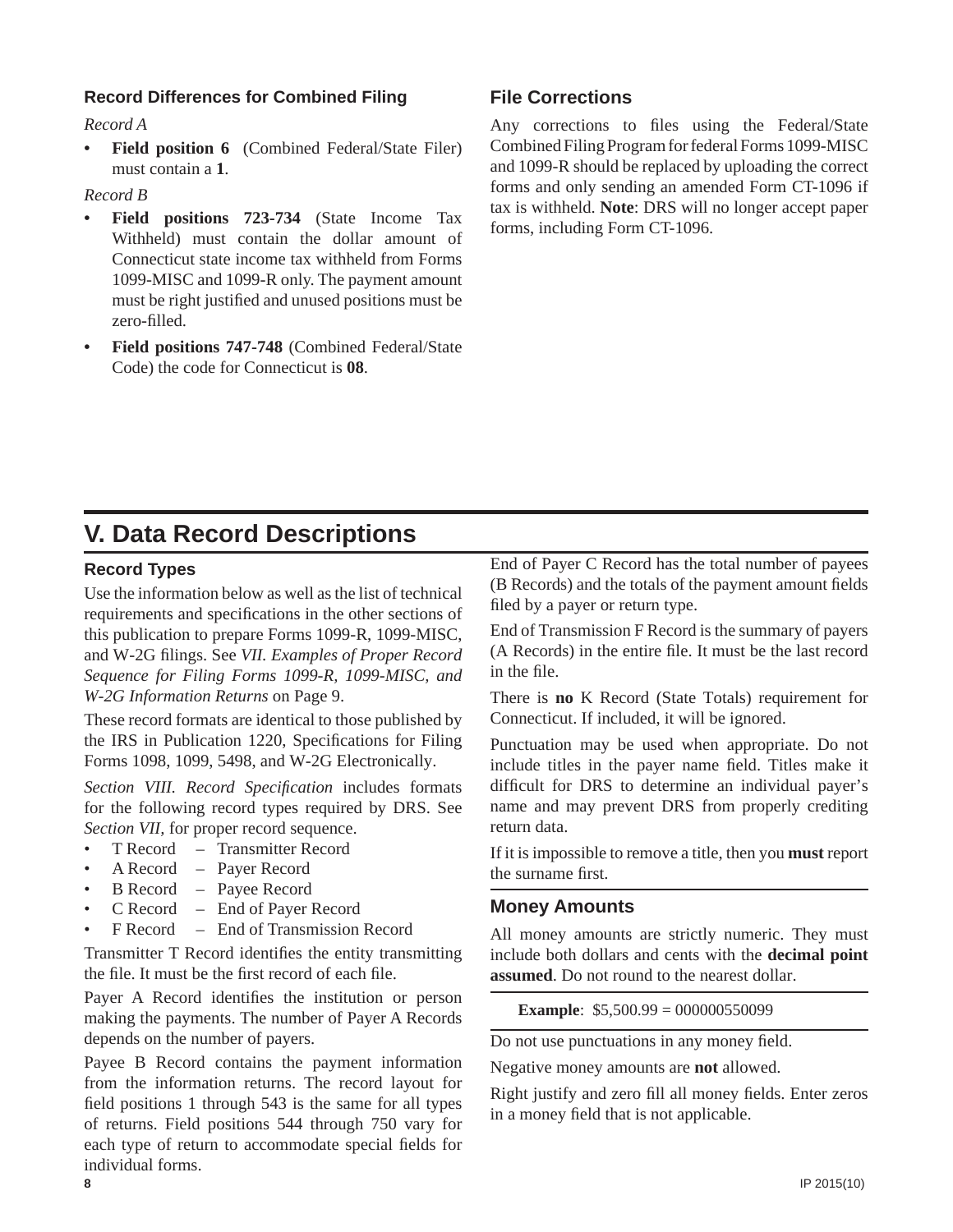### **VI. Programmer's Review**

### **General Information**

- $\Box$  You must follow the Connecticut specifications for record layouts.
- $\Box$  If a return contains errors, DRS will provide a list of the failed records with explanations. Simply correct the file and resubmit the entire file.

### **Technical Requirements**

- $\Box$  Data must be saved using the ASCII character set.
- $\Box$  Each record in the file must be 750 characters in length followed by a carriage return/line feed (CR/LF).
- $\Box$  Data must be entered in each record in the exact positions shown in *Section VIII. Record Specifi cations*.
- $\Box$  The record delimiter must consist of two characters and those two characters must be carriage return and line feed (CR/LF).
- $\Box$  Do not place a record delimiter before the first record of the file.
- □ Do not place more than one record delimiter, for example, more than one carriage-return or line feed combination, following a record.
- $\Box$  Do not place record delimiters after a field within a record.
- DRS recommends that the *File Name* be CTTAX followed by the 4-digit calendar year of the data you are uploading (for example, CTTAX2015).
- $\Box$  File name should end with a file extension name of .txt or .dat.

### **Payment (Calendar) Year**

- $\Box$  Remember to change the Payment Year in positions 2-5 of the Transmitter T Record, Payer A Record, and Payee B Record each year the program is run. Payment Year = the calendar year.
- $\Box$  The payment year must be in a YYYY format.

### **Proper Order of Records for Files With More Than One Payer**

 $\Box$  If a file contains information returns for more than one payer, do not use Transmitter T Record(s) or End of Transmission F Record(s) between payers. Each file can only have one 'T' record and one 'F' record. See *VII. Examples of Proper Record Sequence for Filing Forms 1099-R, 1099-MISC, and W-2G Information Returns, Example 3* below.

### **Money Amounts**

- $\Box$  Do not include negative money amounts in money fields under any circumstances.
- $\Box$  Zero fill money fields not applicable to your company.
- $\Box$  Report money amounts in dollars and cents without a decimal or dollar sign.
- $\Box$  Money amounts must be in the exact field positions prescribed in the instructions, right justified, and zero fi lled.
- $\Box$  Do not sign money fields.

### **VII. Examples of Proper Record Sequence for Filing Forms 1099-R, 1099-MISC, and W-2G Information Returns**

### **Example 1**

Payer Filing Own Form 1099 with 42 Returns **T** ... TRANSMITTER **A** ... PAYER **B }** . 42 PAYEE RECORDS **B C ...** END OF PAYER **F ...** END OF TRANSMISSION

### **Example 2**



### **Example 3**

**9** IP 2015(10) Transmitter Filing Form 1099 for Three Payers with 42, 106, and 89 Returns Respectively **T** ... TRANSMITTER **A** ... PAYER 1 **B }** . 42 PAYEE RECORDS **B C** ... END OF PAYER 1 **A** ... PAYER 2 **B }** . 106 PAYEE RECORDS **B C** ... END OF PAYER 2 **A** ... PAYER 3 **B }** . 89 PAYEE RECORDS **B C ...** END OF PAYER 3 **F**... END OF TRANSMISSION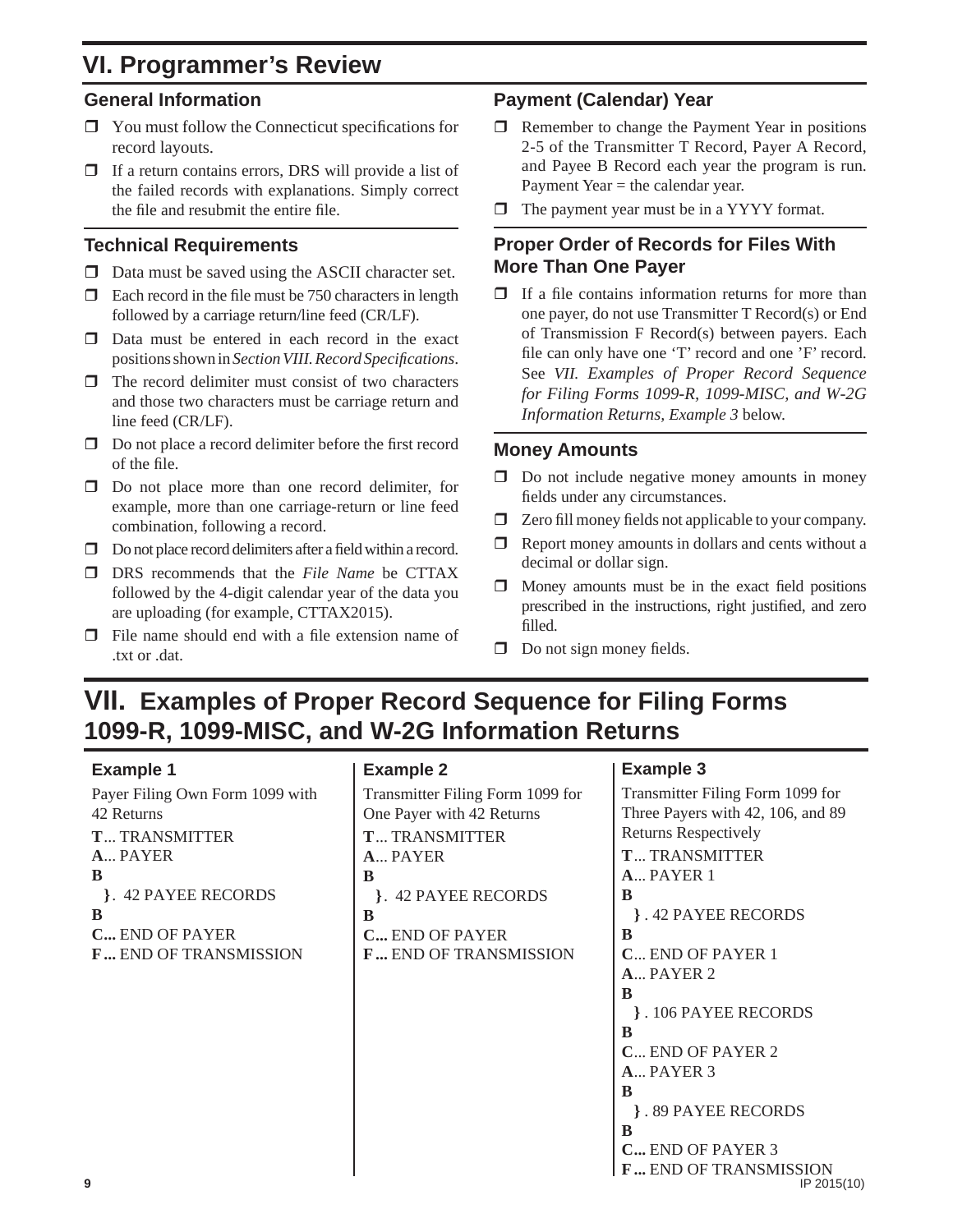### **VIII. Record Specifications**

### **Transmitter T Record - General Field Descriptions**

- The Transmitter T Record identifies the entity transmitting the file.
- The Transmitter T Record is the first record on each file, followed by a Payer A Record. A file will not transmit if the T Record is not present.
- The Transmitter T Record requires the total number of Payees (B Records) being reported. No money or payment amounts are reported in the Transmitter T Record.
- For all fields marked **Required**, the transmitter must provide the information described under **Description and Remarks. For those fields marked Not required**, the transmitter must allow for the field. You may be instructed to enter blanks or zeros in the Not required fields.
- The Transmitter T Record must be followed by the Payer A Record, which must be followed by Payee B Records. However, the first record on each file must be a Transmitter T Record.
- All records must be a fixed length of **750 positions** followed by a carriage return/line feed (CR/LF).

| <b>Field</b><br><b>Position</b> | <b>Field Title</b>                        | Length         | <b>Description and Remarks</b>                                                                                                                                                        |  |
|---------------------------------|-------------------------------------------|----------------|---------------------------------------------------------------------------------------------------------------------------------------------------------------------------------------|--|
| $\mathbf{1}$                    | Record Type                               | $\mathbf{1}$   | Required. Enter T.                                                                                                                                                                    |  |
| $2 - 5$                         | Payment Year                              | $\overline{4}$ | Required. Enter 2015.                                                                                                                                                                 |  |
| 6                               | Prior Year Data<br>Indicator              | $\mathbf{1}$   | DRS does not accept prior year data. Enter a blank.                                                                                                                                   |  |
| $7 - 15$                        | Transmitter's TIN                         | 9              | Required. Enter the transmitter's nine-digit Tax Identification Number<br>(TIN). May be a FEIN or Social Security Number (SSN). Do not enter<br>blanks, hyphens, or alpha characters. |  |
| $16 - 20$                       | Transmitter<br><b>Control Code</b>        | 5              | N/A. Enter blanks.                                                                                                                                                                    |  |
| $21 - 27$                       | <b>Blank</b>                              | $\tau$         | Enter blanks.                                                                                                                                                                         |  |
| 28                              | <b>Test File</b><br>Indicator             | 1              | DRS does not accept the indicator. Enter a blank.                                                                                                                                     |  |
| 29                              | Foreign<br><b>Entity Indicator</b>        | $\mathbf{1}$   | N/A. Enter a blank.                                                                                                                                                                   |  |
| $30 - 69$                       | <b>Transmitter Name</b>                   | 40             | <b>Required.</b> Enter the name of the transmitter in the manner in which it<br>is used in normal business. Left justify information and fill unused<br>positions with blanks.        |  |
| 70-109                          | <b>Transmitter Name</b><br>(Continuation) | 40             | Enter any additional information that may be part of the name. Left<br>justify information and fill unused positions with blanks.                                                     |  |
|                                 |                                           |                | Note: All Required information in Field Positions 110 through 280 must contain the name and address information.                                                                      |  |
|                                 | 110-149 Company Name                      | 40             | Required. Enter the name of the company to be associated with the<br>address where correspondence should be sent due to processing<br>problems.                                       |  |
| 150-189                         | Company Name<br>(Continuation)            | 40             | Enter any additional information that may be part of the name of the<br>company where correspondence should be sent.                                                                  |  |
| 190-229                         | <b>Company Mailing</b>                    | 40             | Required. Enter the mailing address where correspondence should be<br>sent.                                                                                                           |  |

**–Fixed Length of 750 Positions–**

### **Record Name: Transmitter T Record**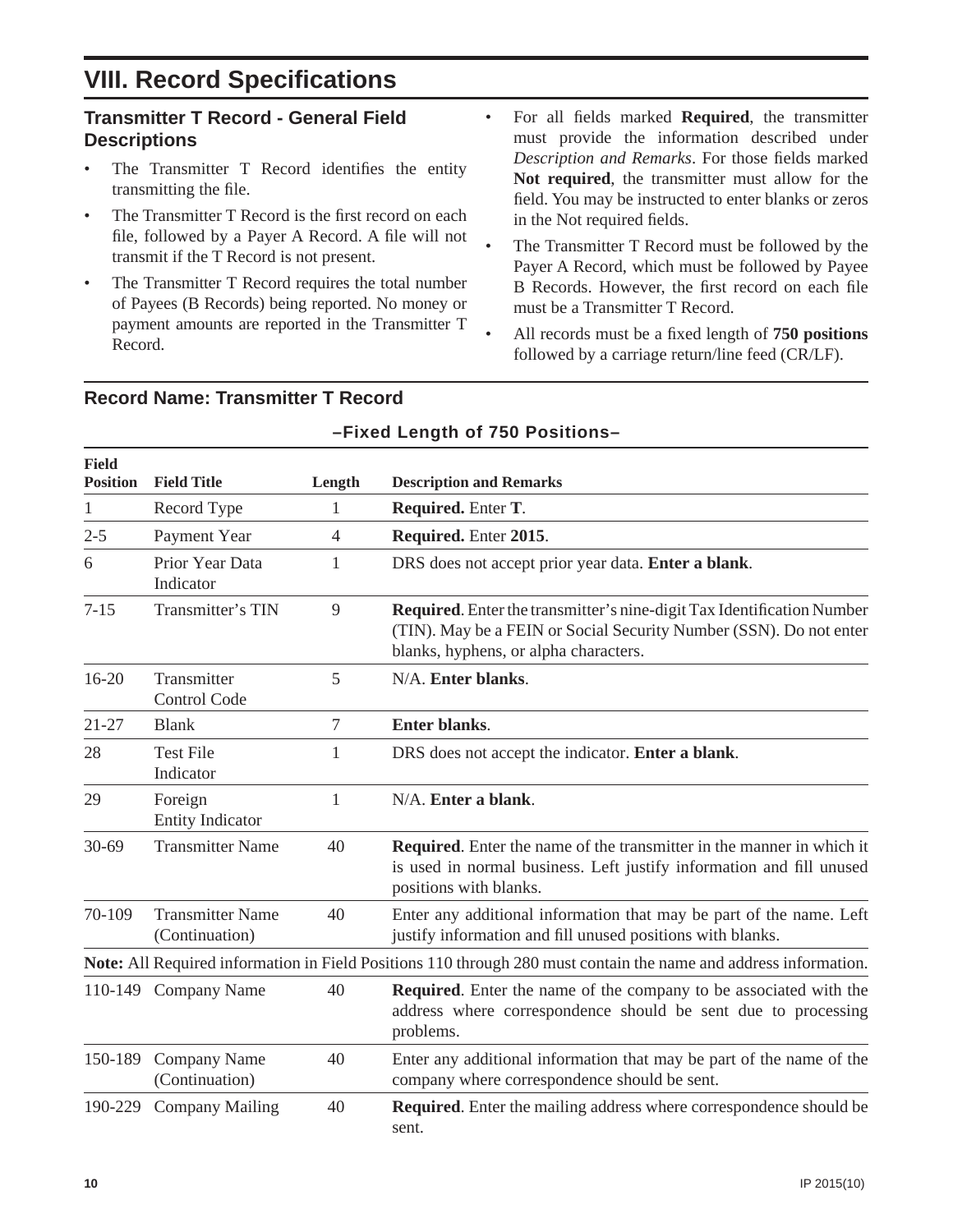| <b>Field</b><br><b>Position</b> | <b>Field Title</b>                                     | Length         | <b>Description and Remarks</b>                                                                                                                                                                                                                                                            |  |  |
|---------------------------------|--------------------------------------------------------|----------------|-------------------------------------------------------------------------------------------------------------------------------------------------------------------------------------------------------------------------------------------------------------------------------------------|--|--|
| 230-269                         | Company City                                           | 40             | Required. Enter the city, town, or post office where correspondence<br>should be sent.                                                                                                                                                                                                    |  |  |
|                                 | 270-271 Company State                                  | $\overline{2}$ | Required. Enter the valid U.S. Postal Service state abbreviation for<br>the state.                                                                                                                                                                                                        |  |  |
| 272-280                         | Company<br><b>ZIP</b> Code                             | 9              | <b>Required.</b> Enter the valid nine-digit ZIP code assigned by the U.S.<br>Postal Service. If only the first five digits are known, left justify<br>information and fill unused positions with blanks.                                                                                  |  |  |
| 281-295 Blank                   |                                                        | 15             | Enter blanks.                                                                                                                                                                                                                                                                             |  |  |
| 296-303                         | <b>Total Number</b><br>of Payees                       | 8              | Required. Enter the total number of Payee B Records reported in the<br>file. Right justify information and fill unused positions with zeros.                                                                                                                                              |  |  |
| 304-343                         | <b>Contact Name</b>                                    | 40             | <b>Required.</b> Enter name of the person to be contacted if DRS encounters<br>problems with the file.                                                                                                                                                                                    |  |  |
|                                 | 344-358 Number &<br>Extension                          | 15             | Required. Enter telephone number of the person to contact regarding<br>electronic files. Omit hyphens. If no extension is available, left justify<br>information and fill unused positions with blanks. For example, phone<br>number of 860-297-1234 extension of 1099 is 86029712341099. |  |  |
| 359-408                         | <b>Contact Email</b><br><b>Address</b>                 | 50             | <b>Required if available.</b> Enter the email address of the person<br>to contact regarding electronic files. Left justify information.<br>If no email address is available, enter blanks.                                                                                                |  |  |
| 409-499                         | <b>Blank</b>                                           | 91             | Enter blanks.                                                                                                                                                                                                                                                                             |  |  |
|                                 | 500-507 Record Sequence<br>Number                      | 8              | Not required.                                                                                                                                                                                                                                                                             |  |  |
| 508-517                         | <b>Blank</b>                                           | 10             | Enter blanks.                                                                                                                                                                                                                                                                             |  |  |
| 518                             | Vendor Indicator                                       | $\mathbf{1}$   | Not required.                                                                                                                                                                                                                                                                             |  |  |
| 519-558                         | Vendor Name                                            | 40             | Not required.                                                                                                                                                                                                                                                                             |  |  |
| 559-598                         | <b>Vendor Mailing</b><br>Address                       | 40             | Not required.                                                                                                                                                                                                                                                                             |  |  |
| 599-638                         | <b>Vendor City</b>                                     | 40             | Not required.                                                                                                                                                                                                                                                                             |  |  |
| 639-640                         | Vendor State                                           | $\overline{2}$ | Not required.                                                                                                                                                                                                                                                                             |  |  |
| 641-649                         | Vendor ZIP Code                                        | 9              | Not required.                                                                                                                                                                                                                                                                             |  |  |
| 650-689                         | Vendor Contact<br>Name                                 | 40             | Not required.                                                                                                                                                                                                                                                                             |  |  |
| 690-704                         | Vendor Contact<br><b>Phone Number</b><br>and Extension | 15             | Not required.                                                                                                                                                                                                                                                                             |  |  |
| 705-739                         | <b>Blank</b>                                           | 35             | Enter blanks.                                                                                                                                                                                                                                                                             |  |  |
| 740                             | Vendor Foreign<br><b>Entity Indicator</b>              | 1              | Enter blanks.                                                                                                                                                                                                                                                                             |  |  |
| 741-748                         | <b>Blank</b>                                           | 8              | Enter blanks.                                                                                                                                                                                                                                                                             |  |  |
| 749-750 Blank                   |                                                        | $\overline{2}$ | Enter blanks.                                                                                                                                                                                                                                                                             |  |  |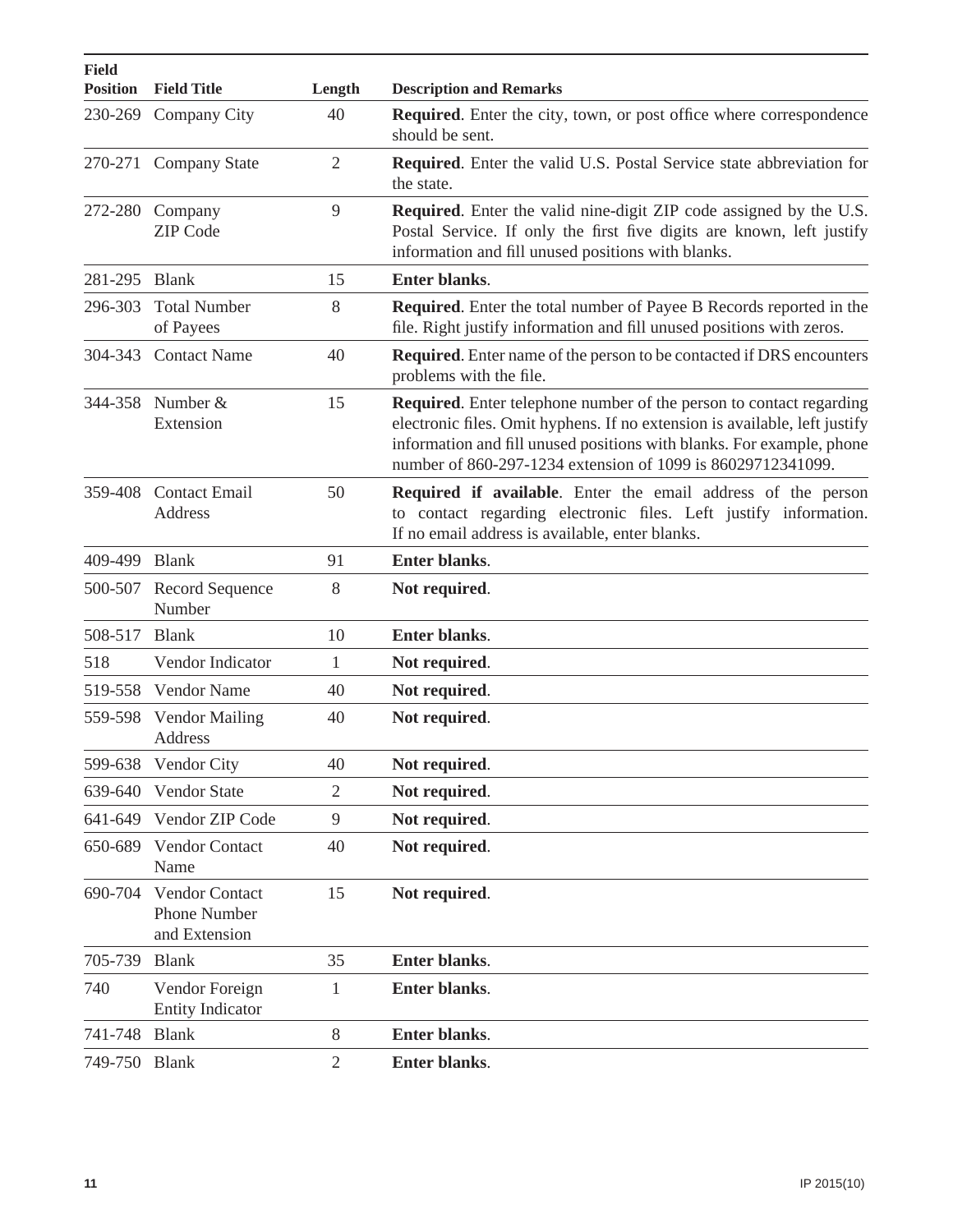### **Payer A Record - General Field Descriptions**

- The Payer A Record identifies the institution or person making payments. The Payer A Record also provides parameters for the succeeding Payee B Records. DRS computer programs rely on the absolute relationship between the parameters and the data fields in the A Record and the data fields in the B Records to which they apply.
- The number of A Records depends on the number of payers. The payment amounts for one payer and for one type of return should be consolidated under one A record if submitted on the same file.
- Do not submit separate A Records for each payment amount being reported. For example, if a payer is filing Form 1099-MISC to report Amount Codes 1, 2, and 3, all three amounts should be reported under one A Record, not three separate A Records. For Payee B Records that do not contain payment amounts for all three amount codes, enter zeros for those that have no  $\bullet$ payment to be reported.
- The second record on the file must be an A Record. A transmitter may include B Records for more than one payer. However, **each group** of B Records must be preceded by an A Record and followed by an End of Payer C Record. A separate A Record is required for each payer.
- An A Record may be blocked with B Records; however, the initial record on the file must be a T Record followed by an A Record. DRS will accept an A Record after a C Record.
- Do not begin any record at the end of a block and continue the same record into the next block.
- For all fields marked **Required**, the transmitter must provide the information described under *Description and Remarks*. For those fields not marked **Required**, a transmitter must allow for the field, but may be instructed to enter blanks or zeros in the indicated field position(s) and for the indicated length.
- All records must be a fixed length of **750 positions** followed by a carriage return/line feed (CR/LF).

| <b>Field</b><br><b>Position</b> | <b>Field Title</b>              | Length | <b>Description and Remarks</b>                                                                                                                                                                                                                                                          |                                                                           |
|---------------------------------|---------------------------------|--------|-----------------------------------------------------------------------------------------------------------------------------------------------------------------------------------------------------------------------------------------------------------------------------------------|---------------------------------------------------------------------------|
| 1                               | Record Type                     |        | Required. Enter A.                                                                                                                                                                                                                                                                      |                                                                           |
| $2 - 5$                         | Payment Year                    | 4      | Required. Enter 2015.                                                                                                                                                                                                                                                                   |                                                                           |
| 6                               | Combined<br>Federal/State Filer | 6      | Otherwise enter a blank.                                                                                                                                                                                                                                                                | If you are participating in the federal/state combined filing, enter a 1. |
| $7 - 11$                        | <b>Blank</b>                    | 6      | <b>Enter blanks.</b>                                                                                                                                                                                                                                                                    |                                                                           |
| $12 - 20$                       | Payer's TIN                     | 9      | <b>Required.</b> Must be the valid nine-digit TIN number assigned to the<br>payer. Do not enter blanks, hyphens, or alpha characters. All zeros,<br>ones, twos, etc., will have the effect of an incorrect TIN.                                                                         |                                                                           |
| 21-24                           | Payer Name<br>Control           | 4      | Same as IRS. See IRS Publication 1220,                                                                                                                                                                                                                                                  |                                                                           |
| 25                              | Last Filing<br>Indicator        |        | Payers should enter a 1 if this indicator is the last year they will file,<br>otherwise <b>enter a blank</b> . Payers should use this indicator if: due to a<br>merger, bankruptcy, etc., they will not be filing information returns<br>under this payer name and TIN in the future, . |                                                                           |
| $26 - 27$                       | Type of Return                  | 2      | <b>Required.</b> Enter the appropriate code from the table below:                                                                                                                                                                                                                       |                                                                           |
|                                 |                                 |        | <b>Type of Return</b><br>Code<br>1099-MISC<br>A<br>1099-R<br>9<br>$W-2G$<br>W                                                                                                                                                                                                           |                                                                           |

**–Fixed Length of 750 Positions–**

### **Record Name: Payer A Record**

#### **12** IP 2015(10)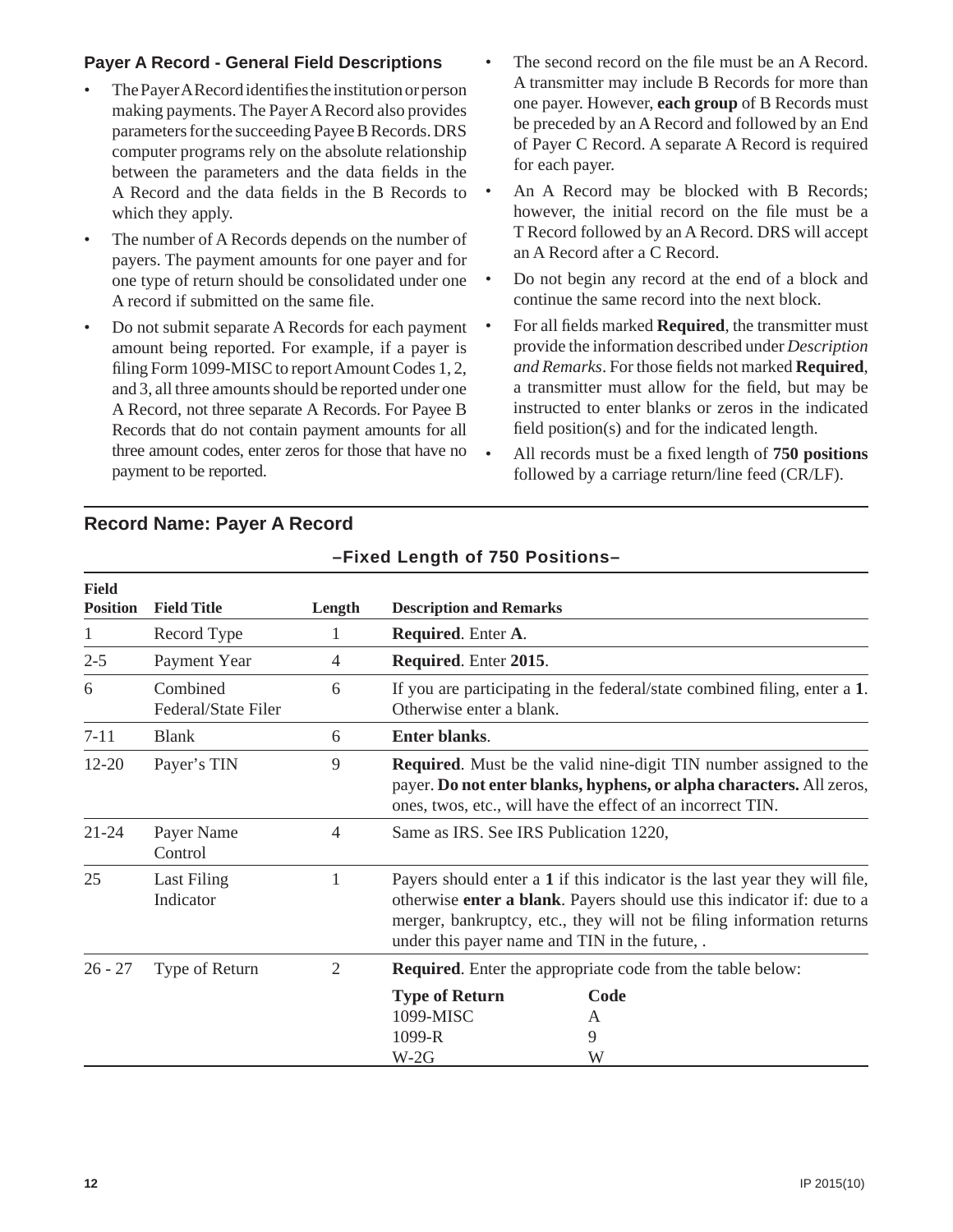| <b>Field</b><br><b>Position</b> | <b>Field Title</b>                   | Length |                                                                                                                                                                                                                                | <b>Description and Remarks</b>                                                              |  |
|---------------------------------|--------------------------------------|--------|--------------------------------------------------------------------------------------------------------------------------------------------------------------------------------------------------------------------------------|---------------------------------------------------------------------------------------------|--|
| 28-43                           | Amount<br>Codes                      | 16     | <b>Required.</b> Enter the appropriate amount code for the type of return<br>being reported. Generally, for each amount code entered in the field, a<br>corresponding payment amount <b>must</b> appear in the Payee B Record. |                                                                                             |  |
|                                 | <b>Amount Codes</b>                  |        |                                                                                                                                                                                                                                | For Reporting Payments on Form 1099-MISC:                                                   |  |
|                                 | Form 1099-MISC, Miscellaneous Income |        |                                                                                                                                                                                                                                |                                                                                             |  |
|                                 |                                      |        | <b>Amount Code</b>                                                                                                                                                                                                             | <b>Amount Type</b>                                                                          |  |
|                                 |                                      |        |                                                                                                                                                                                                                                | Rent: See <i>Note 1</i> below in this section.                                              |  |
|                                 |                                      |        | 2                                                                                                                                                                                                                              | Royalties: See Note 2 below.                                                                |  |
|                                 |                                      |        | 3                                                                                                                                                                                                                              | Other income                                                                                |  |
|                                 |                                      |        | 4                                                                                                                                                                                                                              | Federal income tax withheld (backup withholding or<br>withholding on Indian gaming profits) |  |
|                                 |                                      |        | 5                                                                                                                                                                                                                              | Fishing boat proceeds                                                                       |  |
|                                 |                                      |        | 6                                                                                                                                                                                                                              | Medical and health care payments                                                            |  |
|                                 |                                      |        | 7                                                                                                                                                                                                                              | Non-employee compensation                                                                   |  |
|                                 |                                      |        | 8                                                                                                                                                                                                                              | Substitute payments in lieu of dividends or interest                                        |  |
|                                 |                                      |        | A                                                                                                                                                                                                                              | Crop Insurance Proceeds                                                                     |  |
|                                 |                                      |        | B                                                                                                                                                                                                                              | Excess golden parachute payments                                                            |  |
|                                 |                                      |        | $\mathcal{C}$                                                                                                                                                                                                                  | Gross proceeds paid to an attorney in connection with legal<br>services                     |  |
|                                 |                                      |        | D                                                                                                                                                                                                                              | Section 409A Deferrals                                                                      |  |
|                                 |                                      |        | E                                                                                                                                                                                                                              | Section 409A Income                                                                         |  |

**Note 1:** When using the Direct Sales Indicator in position 547 of Payee B Record, use Type of Return Code A for 1099-MISC in position 27, and Amount Code 1 in position 28 of the Payer A Record. All payment amount fields in the Payee B Record will contain zeros.

Amount Codes For Reporting Payments on Form 1099-R:

**Form 1099-R**, Distributions from Pensions, Annuities, Retirement or Profit-Sharing

Plans, IRAs, Insurance Contracts, etc.

| <b>Amount Code</b> | <b>Amount Type</b>                                   |  |
|--------------------|------------------------------------------------------|--|
|                    | Gross distribution                                   |  |
| 2                  | Taxable amount: See <i>Note 1</i> below.             |  |
| 3                  | Capital gain (included in Amount Code 2)             |  |
| 4                  | Federal income tax withheld                          |  |
| 5                  | Employee contributions or insurance premiums         |  |
| 6                  | Net unrealized appreciation in taxpayer's securities |  |
| 8                  | Other                                                |  |
| 9                  | Total employee contributions                         |  |
| A                  | Traditional IRA/SEP/SIMPLE distribution or<br>Roth   |  |
|                    | Conversion                                           |  |
|                    | See <i>Note</i> 2 below.                             |  |

**Note 1:** If the taxable amount cannot be determined enter a **1** in position 547 of the B Record. Payment Amount 2 must contain zeroes.

**Note 2:** For Form 1099-R, report the Roth conversion or total amount distributed from an IRA, SEP, or SIMPLE in Payment Amount Field A (IRA/SEP/SIMPLE Distribution or Roth conversion) of the Payee "B" Record, and generally, the same amount in Payment Amount Field 1 (Gross Distribution). The IRA/SEP/SIMPLE indicator should be set to "1" in Field Position 548 of the Payee B Record. Refer to IRS 2015, Instructions for Forms 1098, 1099, 5498, and W-2G, for exceptions.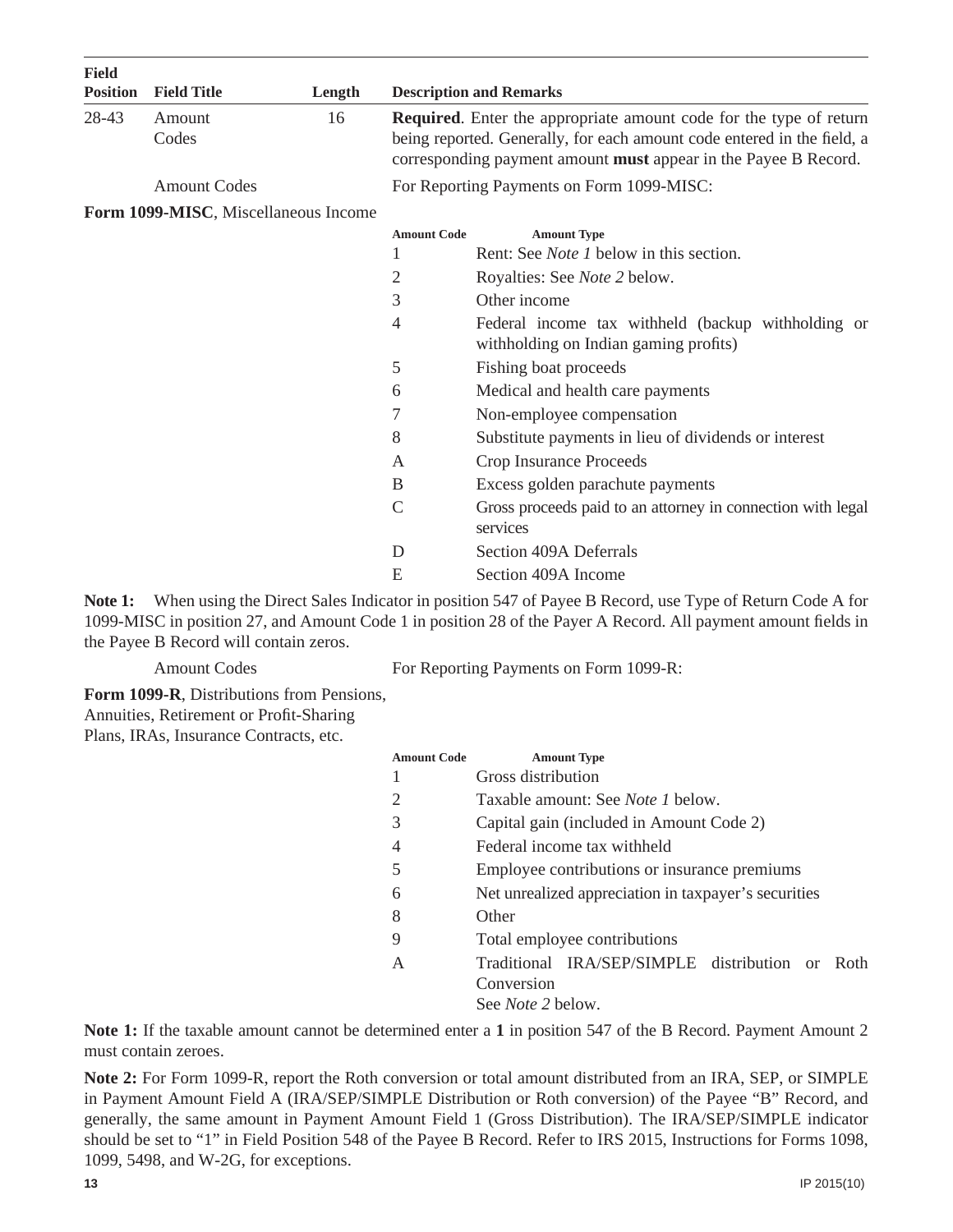Amount Codes For Reporting Payments on Form W-2G:

| Form W-2G, Certain Gambling Winnings |  |
|--------------------------------------|--|
|--------------------------------------|--|

| <b>Amount Code</b> | <b>Amount Type</b>             |
|--------------------|--------------------------------|
|                    | Gross winnings                 |
|                    | Federal income tax withheld    |
|                    | Winnings from identical wagers |

| <b>Field</b><br><b>Position</b> | <b>Field Title</b>              | Length         | <b>Description and Remarks</b>                                                                                                                                                                                                                                                                                                                                                                                        |  |  |
|---------------------------------|---------------------------------|----------------|-----------------------------------------------------------------------------------------------------------------------------------------------------------------------------------------------------------------------------------------------------------------------------------------------------------------------------------------------------------------------------------------------------------------------|--|--|
| $42 - 51$                       | <b>Blank</b>                    | 10             | <b>Enter blanks.</b>                                                                                                                                                                                                                                                                                                                                                                                                  |  |  |
| 52                              | Foreign Entity<br>Indicator     | $\mathbf{1}$   | N/A. Enter a blank.                                                                                                                                                                                                                                                                                                                                                                                                   |  |  |
| 53-92                           | <b>First Payer</b><br>Name Line | 40             | <b>Required.</b> Enter the name of the payer whose TIN appears in positions<br>12-20 of the A Record. Any extraneous information must be deleted.<br>Left justify information and fill unused positions with blanks. Filers<br>should not enter a transfer agent's name in this field. Any transfer<br>agent's name should appear in the Second Payer Name Line Field.                                                |  |  |
| 93-132                          | Second Payer<br>Name Line       | 40             | If the Transfer Agent Indicator (position 133) contains a 1, this field<br>must contain the name of the transfer or paying agent. If the indicator<br>contains a $0$ (zero), this field may contain either a continuation of the<br>First Payer Name Line or blanks. Left justify information and fill<br>unused positions with blanks.                                                                               |  |  |
| 133                             | Transfer                        | $\mathbf{1}$   | Required. Identifies the entity in the Second Payer Name Line field.                                                                                                                                                                                                                                                                                                                                                  |  |  |
|                                 | Payer Name<br>Agent Indicator   |                |                                                                                                                                                                                                                                                                                                                                                                                                                       |  |  |
|                                 |                                 |                | Code<br><b>Meaning</b>                                                                                                                                                                                                                                                                                                                                                                                                |  |  |
|                                 |                                 |                | $\mathbf{1}$<br>The entity in the Second Payer Name Line Field is the<br>transfer (or paying) agent.                                                                                                                                                                                                                                                                                                                  |  |  |
|                                 |                                 |                | $0$ (zero)<br>The entity shown is <b>not</b> the transfer (or paying) agent (for<br>example, the Second Payer Name Line Field contains<br>either a continuation of the First Payer Name Line Fields<br>or blanks).                                                                                                                                                                                                    |  |  |
| 134-173                         | Payer Shipping<br>Address       | 40             | <b>Required.</b> If the Transfer Agent Indicator in position 133 is a 1, enter<br>the shipping address of the transfer (or paying) agent. Otherwise, enter<br>the actual shipping address of the payer. The street address should<br>include number, street, apartment, or suite number (or PO Box if mail<br>is not delivered to street address). Left justify information and fill<br>unused positions with blanks. |  |  |
|                                 | 174-213 Payer City              | 40             | <b>Required.</b> If the Transfer Agent Indicator in position 133 is a 1, enter<br>the city, town, or post office of the transfer agent. Otherwise, enter the<br>city, town, or post office of the payer. Left justify information, and fill<br>unused positions with blanks Do not enter state and ZIP code<br>information in this field.                                                                             |  |  |
|                                 | 214-215 Payer State             | $\overline{2}$ | <b>Required.</b> Enter the valid U.S. Postal Service state abbreviation for<br>the states.                                                                                                                                                                                                                                                                                                                            |  |  |
|                                 | 216-224 Payer ZIP Code          | $\overline{9}$ | <b>Required.</b> Enter the valid nine-digit ZIP code assigned by the U.S.<br>Postal Service. If only the first five digits are known, left justify<br>information and fill the unused positions with blanks.                                                                                                                                                                                                          |  |  |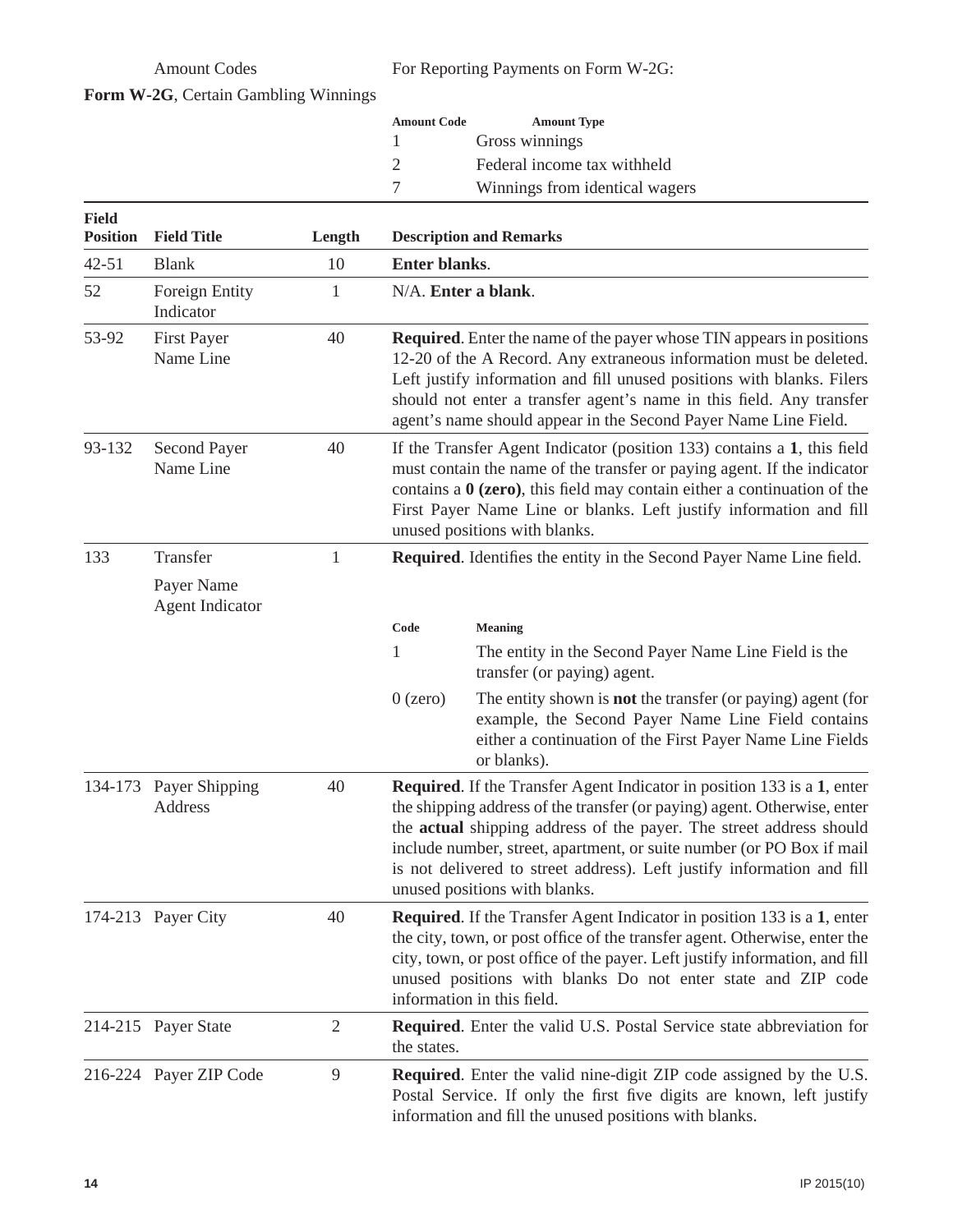| <b>Field</b>  | <b>Position</b> Field Title                    | Length | <b>Description and Remarks</b>                                                                                                                                                                                                                         |  |
|---------------|------------------------------------------------|--------|--------------------------------------------------------------------------------------------------------------------------------------------------------------------------------------------------------------------------------------------------------|--|
|               | 225-239 Payer Phone<br>Number $&$<br>Extension | 15     | Enter the payer's phone number and extension. Omit hyphens. If no<br>extension is available, left justify information and fill unused<br>positions with blanks. For example, phone number of 860-297-1234<br>with extension of 1099 is 86029712341099. |  |
| 240-499 Blank |                                                | 260    | Enter blanks.                                                                                                                                                                                                                                          |  |
|               | 500-507 Record Sequence<br>Number              | 8      | Not required.                                                                                                                                                                                                                                          |  |
| 508-748 Blank |                                                | 241    | Enter blanks.                                                                                                                                                                                                                                          |  |
| 749-750 Blank |                                                | 2      | Enter blanks.                                                                                                                                                                                                                                          |  |

#### **Payee B Record - General Field Description**

The Payee B Record contains the payment information from the information returns. When filing information returns, the format for the B Records remains constant and is a fixed length of 750 positions. The record layout for field positions 1 through  $543$  is the same for all types of returns. Field positions 544 through 750 vary for each type of return to accommodate special fields for individual forms. In the A Record, the amount codes that appear in the field positions 28 through 39 should be left justified and filled with blanks. In the B Record, the filer must allow for all 14 Payment Amount Fields. For those fields not used, enter 0s (zeros). For example, a payer reporting Form 1099-MISC should enter A in field position 27 of the A Record, Type of Return. If reporting payments for Amount Codes 1, 2, 4, 7, and A, the payer would report field positions 28 through 39 of the A Record as 1247Abbbbbbb. In this example, b denotes blanks. Do not enter the letter b.

**Positions 55 through 66 for Payment Amount 1** represent rents.

**Positions 67-78 for Payment Amount 2** represent royalties.

**Positions 79-90 for Payment Amount 3**, enter **0s** (zeros).

**Positions 91-102 for Payment Amount 4** represent federal income tax withheld for Forms 1099-MISC and W-2G.

**Positions 103-126 for Payment Amount 5 and 6** enter **0s** (zeros).

**Positions 127-138 for Payment Amount 7** represent non-employee compensation.

**Positions 139-162 for Payment Amount 8 and 9**, enter **0s** (zeros).

**Positions 163-174 for Payment Amount A** represent crop insurance proceeds.

**Positions 175-186 for Payment Amount B**, enter **0s** (zeros).

**Positions 187-198 for Payment Amount C** represent gross proceeds paid to an attorney in connection with legal services.

**Positions 199-210 for Payment Amount D**, enter **0s** (zeros).

**Positions 211-222 for Payment Amount E**, enter **0s** (zeros).

- For all fields marked **Required**, the transmitter must provide the information described under Description and Remarks. For those fields not marked **Required**, a transmitter must allow for the field, but may be instructed to enter blanks or zeros in the indicated media position(s) and for the indicated length.
- Do not use decimal points to indicate dollars and cents. Ten dollars (\$10) must appear as  $0000000001000$  in the payment amount field.
- All records must be a fixed length of **750 positions** followed by a carriage return/line feed (CR/LF).

### **Record Name: Payee B Record**

|  |  |  | -Fixed Length of 750 Positions- |
|--|--|--|---------------------------------|
|--|--|--|---------------------------------|

| <b>Field</b> | <b>Position</b> Field Title | Length | <b>Description and Remarks</b>    |
|--------------|-----------------------------|--------|-----------------------------------|
|              | Record Type                 |        | <b>Required.</b> Enter <b>B</b> . |
| $2 - 5$      | Payment Year                | 4      | <b>Required.</b> Enter 2015.      |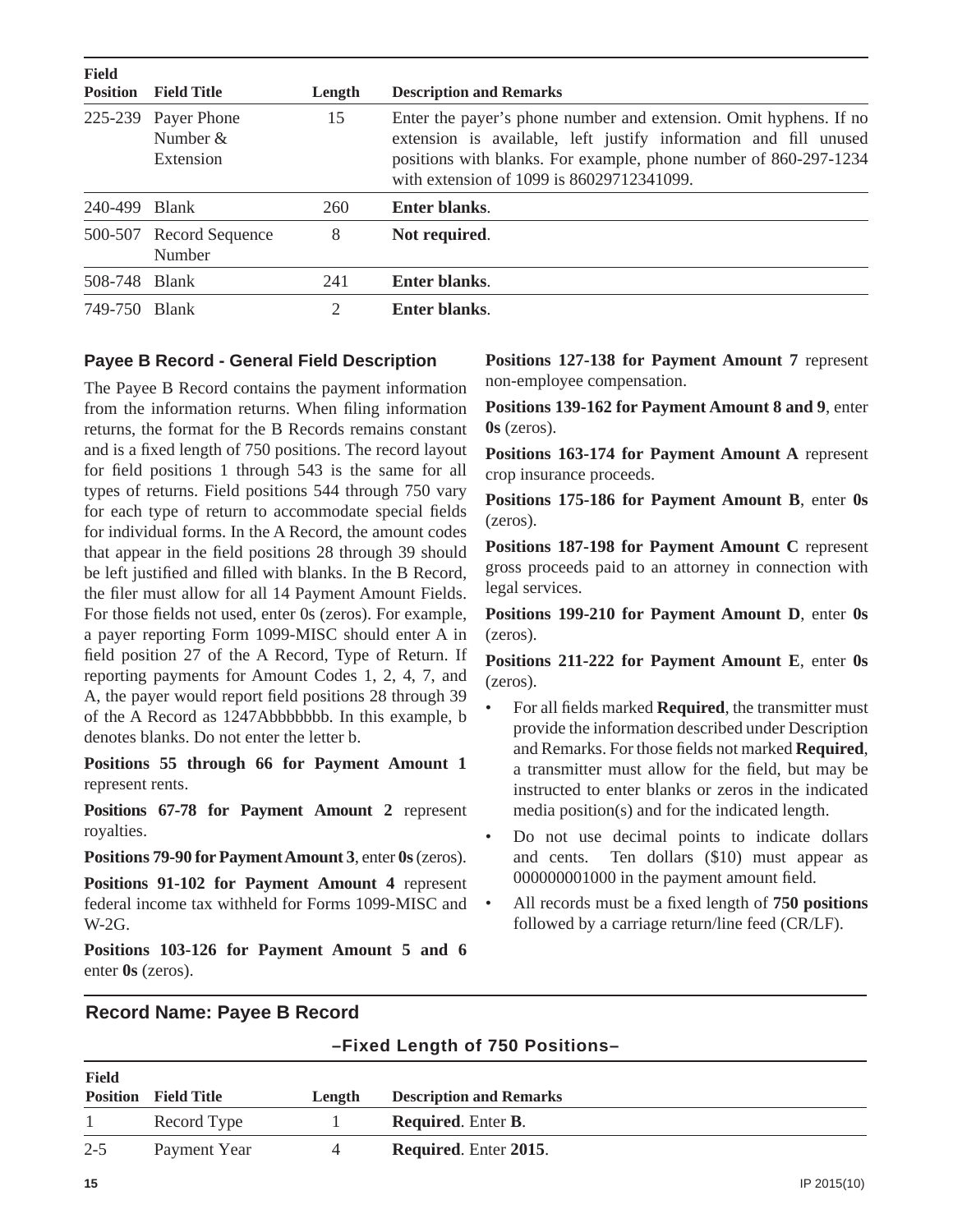| <b>Field</b><br><b>Position</b> | <b>Field Title</b>                  | Length         |                  | <b>Description and Remarks</b> |                                                                                                                                                                                                                                                                                                                                                                                                                                                                                                                                                                                                                                                                                                                                                                     |
|---------------------------------|-------------------------------------|----------------|------------------|--------------------------------|---------------------------------------------------------------------------------------------------------------------------------------------------------------------------------------------------------------------------------------------------------------------------------------------------------------------------------------------------------------------------------------------------------------------------------------------------------------------------------------------------------------------------------------------------------------------------------------------------------------------------------------------------------------------------------------------------------------------------------------------------------------------|
| 6                               | <b>Corrected Return</b>             |                |                  |                                | Enter "G" if the file being submitted contains corrected information.                                                                                                                                                                                                                                                                                                                                                                                                                                                                                                                                                                                                                                                                                               |
|                                 | Indicator                           | $\mathbf{1}$   |                  | Otherwise, enter blanks        |                                                                                                                                                                                                                                                                                                                                                                                                                                                                                                                                                                                                                                                                                                                                                                     |
| $7 - 10$                        | Name Control                        | $\overline{4}$ |                  |                                | Same as IRS. See IRS Publication 1220.                                                                                                                                                                                                                                                                                                                                                                                                                                                                                                                                                                                                                                                                                                                              |
| 11                              | Type of TIN                         | $\mathbf{1}$   | following table: |                                | This field is used to identify the Taxpayer Identification Number (TIN)<br>in positions 12-20 as either a Federal Employer Identification<br>Number (FEIN), a Social Security Number (SSN), an Individual<br>Taxpayer Identification Number (ITIN), or an Adoption Taxpayer<br>Identification Number (ATIN). Enter the appropriate code from the                                                                                                                                                                                                                                                                                                                                                                                                                    |
|                                 |                                     |                | Code             | <b>Type of TIN</b>             | Type of account                                                                                                                                                                                                                                                                                                                                                                                                                                                                                                                                                                                                                                                                                                                                                     |
|                                 |                                     |                | 1                | <b>FEIN</b>                    | A business, organization, sole proprietor,<br>or other entity                                                                                                                                                                                                                                                                                                                                                                                                                                                                                                                                                                                                                                                                                                       |
|                                 |                                     |                | 2                | <b>SSN</b>                     | An individual, including a sole proprietor                                                                                                                                                                                                                                                                                                                                                                                                                                                                                                                                                                                                                                                                                                                          |
|                                 |                                     |                |                  |                                | <sub>or</sub>                                                                                                                                                                                                                                                                                                                                                                                                                                                                                                                                                                                                                                                                                                                                                       |
|                                 |                                     |                | $\overline{2}$   | <b>ITIN</b>                    | An individual required to have a taxpayer<br>identification number, but who is not<br>eligible to obtain an SSN                                                                                                                                                                                                                                                                                                                                                                                                                                                                                                                                                                                                                                                     |
|                                 |                                     |                |                  |                                | <sub>or</sub>                                                                                                                                                                                                                                                                                                                                                                                                                                                                                                                                                                                                                                                                                                                                                       |
|                                 |                                     |                | $\overline{2}$   | <b>ATIN</b>                    | An adopted individual prior to the<br>assignment of an SSN                                                                                                                                                                                                                                                                                                                                                                                                                                                                                                                                                                                                                                                                                                          |
|                                 |                                     |                | <b>Note</b>      | N/A                            | Blanks are <b>not</b> allowed if the type of<br>TIN is not determinable.                                                                                                                                                                                                                                                                                                                                                                                                                                                                                                                                                                                                                                                                                            |
| $12 - 20$                       | Payee's TIN                         | 9              |                  | alpha characters.              | <b>Required.</b> Enter the nine-digit TIN of the payee (SSN, ITIN, ATIN,<br>or FEIN). If an identification number is not available or has been<br>applied for but not received, enter zeros. Do not enter hyphens or                                                                                                                                                                                                                                                                                                                                                                                                                                                                                                                                                |
| 21-40                           | Payer's Account<br>Number For Payee | 20             |                  |                                | Enter any number assigned by the payer to the payee (such as a<br>checking or savings account number). Filers are encouraged to use<br>this field. This number helps to distinguish individual payee<br>records and should be unique for each document. Do not use the<br>payee's TIN since this will not make each record unique. This<br>information is very useful when corrections are filed. This number<br>will be provided with the backup withholding notification and may<br>be helpful in identifying the branch or subsidiary reporting the<br>transaction. Do not define data in this field in packed decimal<br>format. If fewer than 20 characters are used, filers may either left or<br>right justify, filling the remaining positions with blanks. |
| 41-44                           | Payer's Office<br>Code              | $\overline{4}$ |                  |                                | Enter office code of payer, otherwise enter blanks. For payers with<br>multiple locations, this field may be used to identify the location of the<br>office submitting the information return.                                                                                                                                                                                                                                                                                                                                                                                                                                                                                                                                                                      |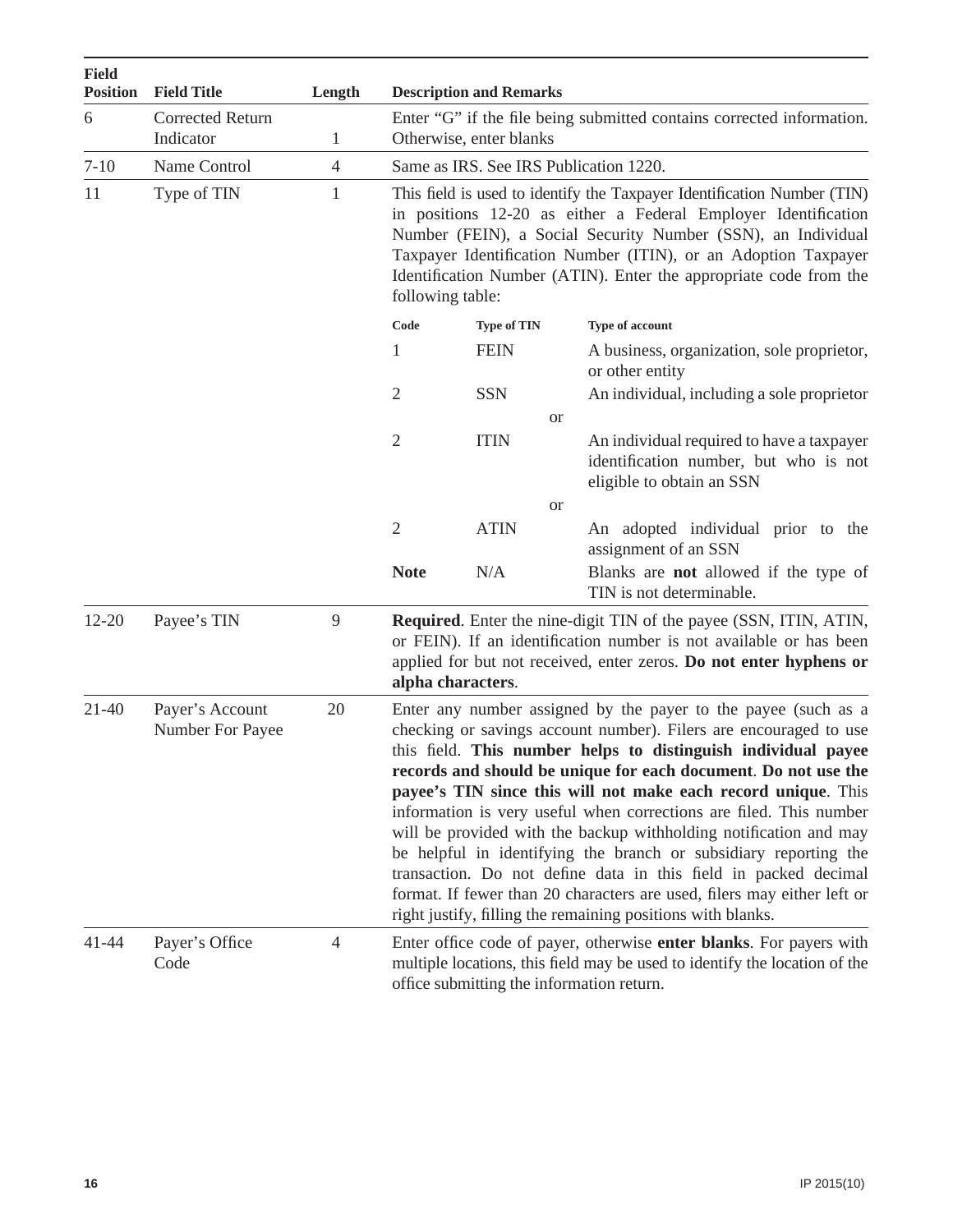| <b>Field</b><br><b>Position</b> | <b>Field Title</b>                                   | Length | <b>Description and Remarks</b>                                                                                                                                                                                                                                                                                                                                                                                                                                                                                                                                                                                                                                                                                                                                                                                                                                                                                                                                                                                                                                                                                                                                                                                                                                                                                                                                                                                                                                                                            |
|---------------------------------|------------------------------------------------------|--------|-----------------------------------------------------------------------------------------------------------------------------------------------------------------------------------------------------------------------------------------------------------------------------------------------------------------------------------------------------------------------------------------------------------------------------------------------------------------------------------------------------------------------------------------------------------------------------------------------------------------------------------------------------------------------------------------------------------------------------------------------------------------------------------------------------------------------------------------------------------------------------------------------------------------------------------------------------------------------------------------------------------------------------------------------------------------------------------------------------------------------------------------------------------------------------------------------------------------------------------------------------------------------------------------------------------------------------------------------------------------------------------------------------------------------------------------------------------------------------------------------------------|
| $45 - 54$                       | <b>Blank</b>                                         | 10     | Enter blanks.                                                                                                                                                                                                                                                                                                                                                                                                                                                                                                                                                                                                                                                                                                                                                                                                                                                                                                                                                                                                                                                                                                                                                                                                                                                                                                                                                                                                                                                                                             |
|                                 | <b>Payment Amount</b><br>Fields<br>(must be numeric) |        | Required. Allow for all payment amounts. For those not used,<br>enter zeros. For example: If position 27, Type of Return, of the<br>A Record, is A (for 1099-MISC) and positions 28-39, Amount Codes<br>are 1247Abbbbbbbb. This indicates the payer is reporting any or<br>all five payment amounts in all of the following B Records. In this<br>example, <b>b</b> denotes blanks in the designated positions. Do not enter<br>the letter <b>b</b> . Payment Amount 1 represents rents; Payment Amount 2<br>represents royalties; Payment Amount 3 will be all 0s (zeros);<br>Payment Amount 4 represents federal income tax withheld on Forms<br>1099-MISC and W-2G. Payment Amounts 5 and 6 should be all 0s<br>(zeros); Payment Amount 7 represents non-employee compensation;<br>Payment Amounts 8 and 9 should be all 0s (zeros); Payment Amount<br>A represents crop insurance proceeds; and Payment Amount B<br>should be all 0s (zeros). Payment Amount C represents gross<br>proceeds paid to an attorney in connection with legal services. Each<br>payment field must contain 12 numeric characters. Each payment<br>amount must contain U.S. dollars and cents. The right-most two<br>positions represent cents in the payment amount fields. Do not enter<br>dollar signs, commas, decimal points, or negative amounts. Payment<br>amounts must be right justified and unused positions must be<br>zero filled. Income tax withheld cannot be reported as a negative<br>amount on any form. |
| 55-66                           | Payment Amount 1*                                    | 12     | The amount reported in this field represents payments for Amount<br>Code 1 in the A Record.                                                                                                                                                                                                                                                                                                                                                                                                                                                                                                                                                                                                                                                                                                                                                                                                                                                                                                                                                                                                                                                                                                                                                                                                                                                                                                                                                                                                               |
| 67-78                           | Payment Amount 2*                                    | 12     | The amount reported in this field represents payments for Amount<br>Code 2 in the A Record.                                                                                                                                                                                                                                                                                                                                                                                                                                                                                                                                                                                                                                                                                                                                                                                                                                                                                                                                                                                                                                                                                                                                                                                                                                                                                                                                                                                                               |
| 79-90                           | Payment Amount 3*                                    | 12     | The amount reported in this field represents payments for Amount<br>Code 3 in the A Record.                                                                                                                                                                                                                                                                                                                                                                                                                                                                                                                                                                                                                                                                                                                                                                                                                                                                                                                                                                                                                                                                                                                                                                                                                                                                                                                                                                                                               |
| 91-102                          | Payment Amount 4*                                    | 12     | The amount reported in this field represents payments for Amount<br>Code 4 in the A Record.                                                                                                                                                                                                                                                                                                                                                                                                                                                                                                                                                                                                                                                                                                                                                                                                                                                                                                                                                                                                                                                                                                                                                                                                                                                                                                                                                                                                               |
|                                 | 103-114 Payment Amount 5*                            | 12     | The amount reported in this field represents payments for Amount<br>Code 5 in the A Record.                                                                                                                                                                                                                                                                                                                                                                                                                                                                                                                                                                                                                                                                                                                                                                                                                                                                                                                                                                                                                                                                                                                                                                                                                                                                                                                                                                                                               |
|                                 | 115-126 Payment Amount 6*                            | 12     | The amount reported in this field represents payments for Amount<br>Code 6 in the A Record.                                                                                                                                                                                                                                                                                                                                                                                                                                                                                                                                                                                                                                                                                                                                                                                                                                                                                                                                                                                                                                                                                                                                                                                                                                                                                                                                                                                                               |
|                                 | 127-138 Payment Amount 7*                            | 12     | The amount reported in this field represents payments for Amount<br>Code 7 in the A Record.                                                                                                                                                                                                                                                                                                                                                                                                                                                                                                                                                                                                                                                                                                                                                                                                                                                                                                                                                                                                                                                                                                                                                                                                                                                                                                                                                                                                               |
|                                 | 139-150 Payment Amount 8*                            | 12     | The amount reported in this field represents payments for Amount<br>Code 8 in the A Record.                                                                                                                                                                                                                                                                                                                                                                                                                                                                                                                                                                                                                                                                                                                                                                                                                                                                                                                                                                                                                                                                                                                                                                                                                                                                                                                                                                                                               |
|                                 | 151-162 Payment Amount 9*                            | 12     | The amount reported in this field represents payments for Amount<br>Code 9 in the A Record.                                                                                                                                                                                                                                                                                                                                                                                                                                                                                                                                                                                                                                                                                                                                                                                                                                                                                                                                                                                                                                                                                                                                                                                                                                                                                                                                                                                                               |
|                                 | 163-174 Payment Amount A*                            | 12     | The amount reported in this field represents payments for Amount<br>Code A in the A Record.                                                                                                                                                                                                                                                                                                                                                                                                                                                                                                                                                                                                                                                                                                                                                                                                                                                                                                                                                                                                                                                                                                                                                                                                                                                                                                                                                                                                               |
|                                 | 175-186 Payment Amount B*                            | 12     | The amount reported in this field represents payments for Amount<br>Code B in the A Record.                                                                                                                                                                                                                                                                                                                                                                                                                                                                                                                                                                                                                                                                                                                                                                                                                                                                                                                                                                                                                                                                                                                                                                                                                                                                                                                                                                                                               |
|                                 | 187-198 Payment Amount C*                            | 12     | The amount reported in this field represents payments for Amount<br>Code C in the A Record.                                                                                                                                                                                                                                                                                                                                                                                                                                                                                                                                                                                                                                                                                                                                                                                                                                                                                                                                                                                                                                                                                                                                                                                                                                                                                                                                                                                                               |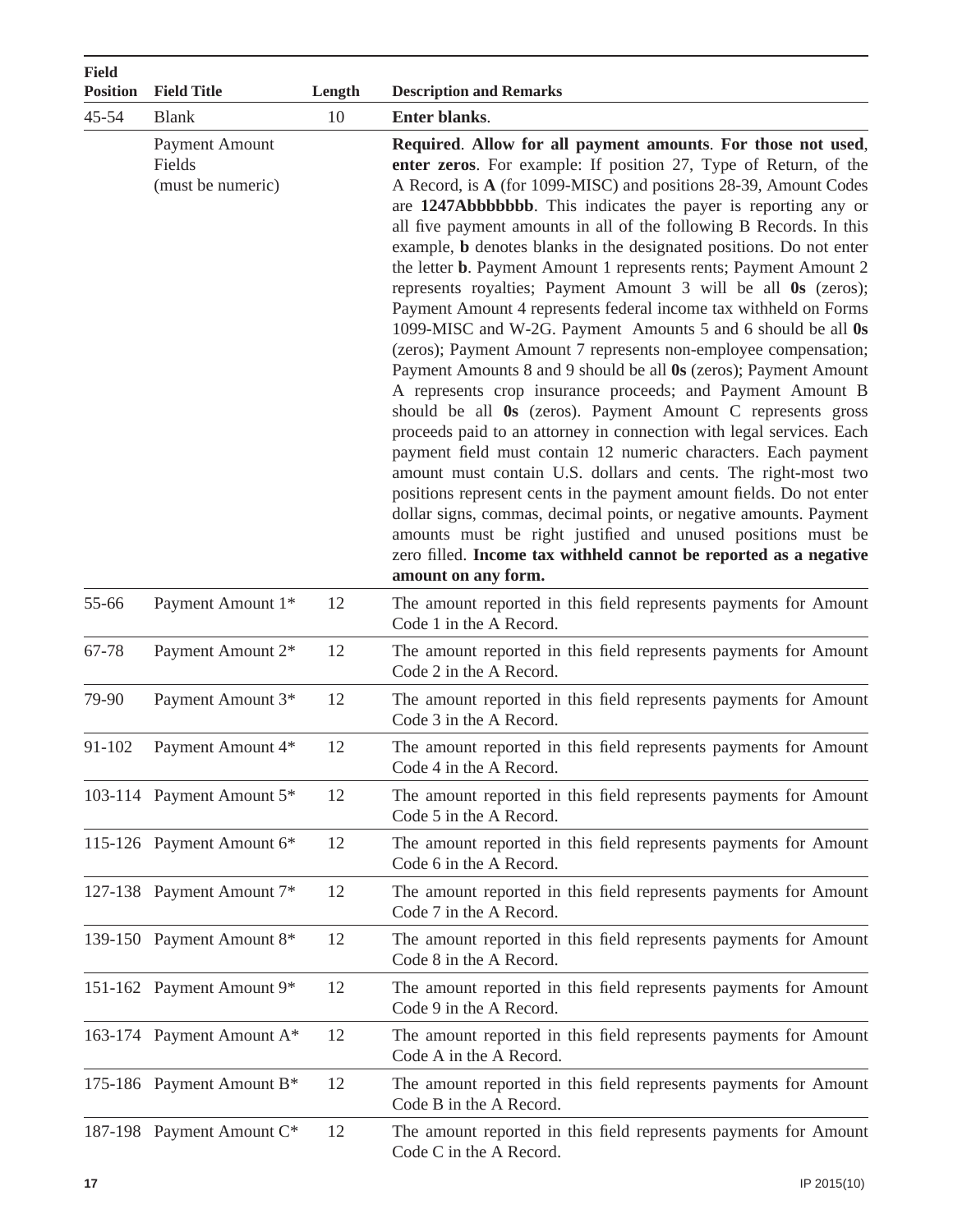| <b>Field</b><br><b>Position</b> | <b>Field Title</b>           | Length | <b>Description and Remarks</b>                                                              |
|---------------------------------|------------------------------|--------|---------------------------------------------------------------------------------------------|
|                                 | 199-210 Payment Amount $D^*$ | 12     | The amount reported in this field represents payments for Amount<br>Code D in the A Record. |
|                                 | 211-222 Payment Amount $E^*$ | 12     | The amount reported in this field represents payments for Amount<br>Code E in the A Record. |
|                                 | 223-234 Payment Amount $F^*$ | 12     | The amount reported in this field represents payments for Amount<br>Code F in the A Record. |
|                                 | 235-246 Payment Amount $G^*$ | 12     | The amount reported in this field represents payments for Amount<br>Code G in the A Record. |

\* If there are discrepancies between the payment amount fields and the boxes on the paper forms, the instructions in this booklet govern.

| 247     | Foreign Country<br>Indicator     | 1  | If the address of the payee is a foreign country, enter a 1 in this<br>field; otherwise, enter a blank. When filers use this indicator, they<br>may use a free format for the payee city, state, and ZIP code.<br>Address information must not appear in the First or Second Payee<br>Name Line.                                                                                                                                                   |
|---------|----------------------------------|----|----------------------------------------------------------------------------------------------------------------------------------------------------------------------------------------------------------------------------------------------------------------------------------------------------------------------------------------------------------------------------------------------------------------------------------------------------|
| 248-287 | <b>First Payee</b><br>Name Line  | 40 | Required. Enter the name of the payee, preferably surname first,<br>whose TIN was provided in positions 12-20 of the B Record. Left<br>justify and fill unused positions with blanks.                                                                                                                                                                                                                                                              |
|         |                                  |    | If more space is required for the name, utilize the Second Payee<br>Name Line field. If there are multiple payees, only the name of the<br>payee whose TIN has been provided should be entered in this field.<br>The names of the other payees may be entered in the Second Payee<br>Name Line Field. If reporting information for a sole proprietor, the<br>individual's name must always be present, preferably on the First<br>Payee Name Line. |
|         |                                  |    | The use of the business name is optional in the Second Payee Name<br>Line field. End First Payee Name Line with a full word. Do not split<br>words.                                                                                                                                                                                                                                                                                                |
| 288-327 | <b>Second Payee</b><br>Name Line | 40 | If there are multiple payees (for example, partners, joint owners, or<br>spouses), use this field for those names not associated with the TIN<br>provided in positions 12-20 of the B Record or if not enough space<br>was provided in the First Payee Name Line, continue the name in<br>this field.                                                                                                                                              |
|         |                                  |    | See <i>Note</i> . <b>Do not enter address information</b> . It is important that<br>Filers provide as much payee information to DRS as possible to<br>identify the payee associated with the TIN. Left justify and fill<br>unused positions with blanks. Fill with blanks if no entries are<br>present for this field.                                                                                                                             |

**Note:** End First Payee Name Line with a full word. Do not split words. Begin Second Payee Name Line with the next sequential word.

328-367 Blank 40 **Enter blanks**.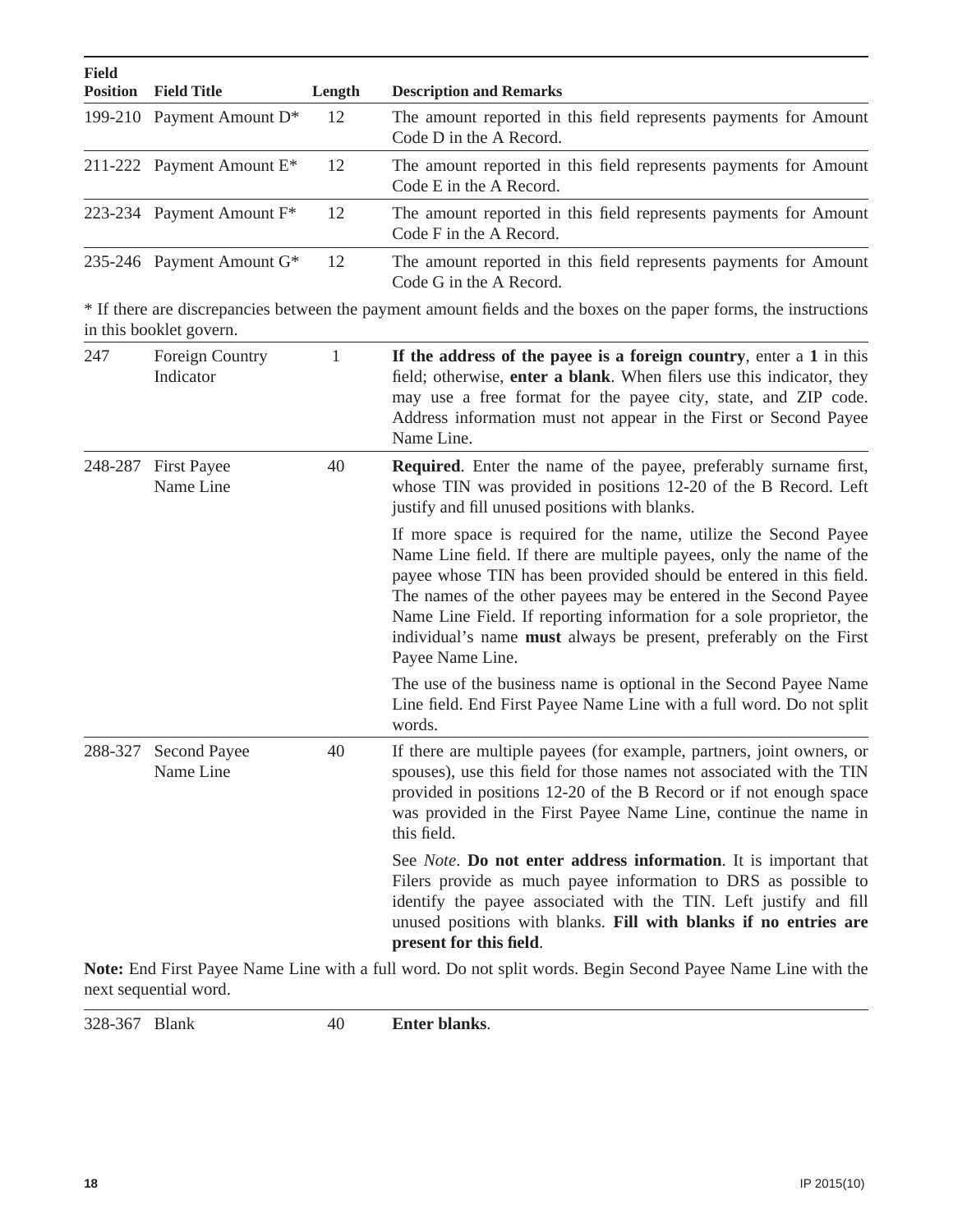| <b>Field</b>    |                                  |        |                                                                                                                                                                                                                                                                                                                                                   |
|-----------------|----------------------------------|--------|---------------------------------------------------------------------------------------------------------------------------------------------------------------------------------------------------------------------------------------------------------------------------------------------------------------------------------------------------|
| <b>Position</b> | <b>Field Title</b>               | Length | <b>Description and Remarks</b>                                                                                                                                                                                                                                                                                                                    |
|                 | 368-407 Payee Mailing<br>Address | 40     | <b>Required.</b> Enter mailing address of payee. Street address should<br>include number, street, apartment, or suite number (or PO Box if mail is<br>not delivered to street address). Left justify information and fill unused<br>positions with blanks. This field <b>must not</b> contain any data other than<br>the payee's mailing address. |

For U.S. addresses, the payee city, state, and ZIP code must be reported as 40, 2, and 9 position fields, respectively. Filers must adhere to the correct format for the payee city, state, and ZIP code.

For foreign addresses, filers may use the payee city, state, and ZIP code as a continuous 51 position field. Enter information in the following order: city, province or state, postal code, and the name of the country. When reporting a foreign address, the Foreign Country Indicator located in position 247 must contain a **1**.

| 408-447 | <b>Blank</b>                     | 40 | <b>Enter blanks.</b>                                                                                                                                                                                                                                                                                                                                                                        |
|---------|----------------------------------|----|---------------------------------------------------------------------------------------------------------------------------------------------------------------------------------------------------------------------------------------------------------------------------------------------------------------------------------------------------------------------------------------------|
|         | 448-487 Payee City               | 40 | <b>Required.</b> Enter the city, town, or post office. Left justify information<br>and fill the unused positions with blanks. Enter APO or FPO, if<br>applicable. Do not enter state and ZIP code information in this field.                                                                                                                                                                |
|         | 488-489 Payee State              | 2  | <b>Required.</b> Enter the valid U.S. Postal Service state abbreviation.                                                                                                                                                                                                                                                                                                                    |
|         | 490-498 Payee ZIP Code           | 9  | <b>Required.</b> Enter the valid nine-digit ZIP code assigned by the U.S.<br>Postal Service. If only the first five digits are known, left justify<br>information and fill the unused positions with blanks. For foreign<br>countries, alpha characters are acceptable as long as the filer has<br>entered a 1 in the Foreign Country Indicator located in position 247 of<br>the B Record. |
| 499     | <b>Blank</b>                     |    | Enter a blank.                                                                                                                                                                                                                                                                                                                                                                              |
| 500-507 | <b>Record Sequence</b><br>Number | 8  | Not required.                                                                                                                                                                                                                                                                                                                                                                               |
| 508-543 | <b>Blank</b>                     | 36 | <b>Enter blanks.</b>                                                                                                                                                                                                                                                                                                                                                                        |

### The following sections define the field positions for the different types of returns in the **Payee B Record (positions 544-750):**

- 1. **Form 1099-MISC**, *Miscellaneous Income*
- 2. **Form 1099-R**, *Distributions From Pensions, Annuities, Retirement or Profi t-Sharing Plans, IRAs, Insurance, Contracts, etc.*
- 3. **Form W-2G**, *Certain Gambling Winnings*

### **1. Payee B Record – Record Layout Positions 544-750 for Form 1099-MISC**

| <b>Field</b><br><b>Position</b> | <b>Field Title</b>                               | Length         | <b>Description and Remarks</b>                                                                                                                                                                                                                           |
|---------------------------------|--------------------------------------------------|----------------|----------------------------------------------------------------------------------------------------------------------------------------------------------------------------------------------------------------------------------------------------------|
| 544                             | Second TIN Notice<br>(Optional)                  |                | Enter 2 to indicate notification by DRS twice within three calendar<br>years that the payee provided an incorrect name or TIN combination,<br>otherwise enter a blank.                                                                                   |
| 545-546 Blank                   |                                                  | $\mathfrak{2}$ | Enter blanks.                                                                                                                                                                                                                                            |
| 547                             | Direct Sales<br>Indicator<br>(See <i>Note</i> .) |                | Enter a $1$ to indicate sales of \$5,000 or more of consumer products<br>to a person on a buy/sell, deposit/commission, or any other commission<br>basis for resale anywhere other than in a permanent retail establishment,<br>otherwise enter a blank. |

**Note:** If reporting a direct sales indicator only, use Type of Return A in field position 27, and Amount Code 1 in field position 28 of the Payer A Record. All payment amount fields in the Payee B Record should contain zeros.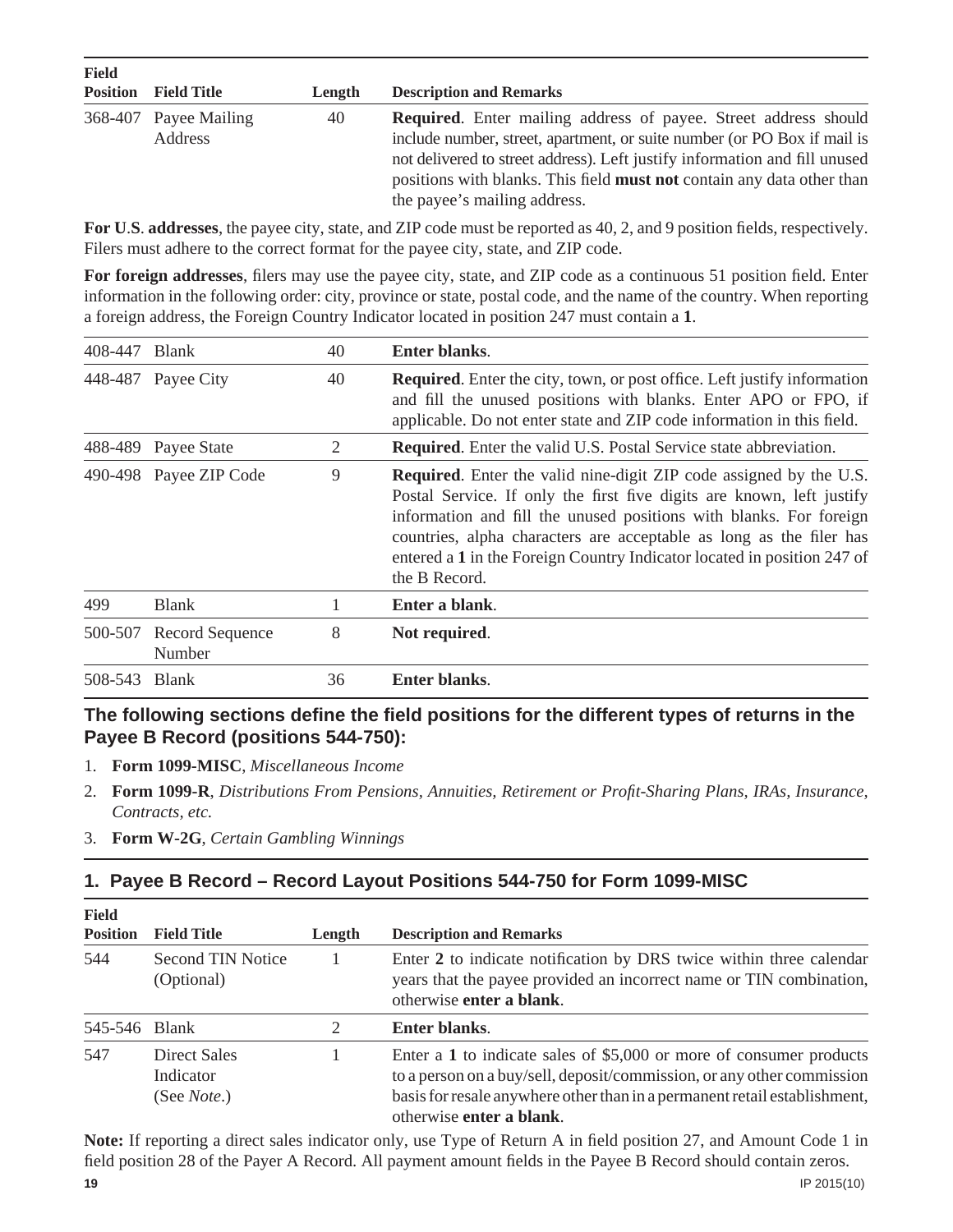| <b>Field</b><br><b>Position</b> | <b>Field Title</b>                     | Length | <b>Description and Remarks</b>                                                                                                                                                   |
|---------------------------------|----------------------------------------|--------|----------------------------------------------------------------------------------------------------------------------------------------------------------------------------------|
| 548-662 Blank                   |                                        | 115    | Enter blanks.                                                                                                                                                                    |
| 663-722                         | Special Data<br>Entries                | 60     | <b>Required.</b> Enter payer Connecticut Tax Registration Number. Right<br>justify and fill unused positions with blanks. Do not enter hyphens.                                  |
|                                 | 723-734 State Income                   | 12     | <b>Required.</b> Enter the state income tax withheld for 1099-MISC tax<br>withheld only. The payment amount must be right justified and unused<br>positions must be zero-filled. |
|                                 | 735-746 Local Income<br>Tax Withheld   | 12     | N/A. Enter blanks.                                                                                                                                                               |
|                                 | 747-748 Combined<br>Federal/State Code | 2      | If you are participating in the federal/state combined filing, the code<br>for Connecticut is 08. Otherwise enter blanks.                                                        |
| 749-750                         | <b>Blank</b>                           | 2      | <b>Enter blanks.</b>                                                                                                                                                             |

### **2. Payee B Record – Record Layout Positions 544-750 for Form 1099-R**

| <b>Field</b><br><b>Position</b> | <b>Field Title</b>                                                                                                                                                             | Length         |                                                                                                                                                                                                                                                                                                                                                                                                                                                                                                                                                                                                                                                                                                                                                                                                                                                                      | <b>Description and Remarks</b>                                                                                          |
|---------------------------------|--------------------------------------------------------------------------------------------------------------------------------------------------------------------------------|----------------|----------------------------------------------------------------------------------------------------------------------------------------------------------------------------------------------------------------------------------------------------------------------------------------------------------------------------------------------------------------------------------------------------------------------------------------------------------------------------------------------------------------------------------------------------------------------------------------------------------------------------------------------------------------------------------------------------------------------------------------------------------------------------------------------------------------------------------------------------------------------|-------------------------------------------------------------------------------------------------------------------------|
| 544                             | <b>Blank</b>                                                                                                                                                                   | $\mathbf{1}$   | Enter a blank.                                                                                                                                                                                                                                                                                                                                                                                                                                                                                                                                                                                                                                                                                                                                                                                                                                                       |                                                                                                                         |
| 545-546                         | Document<br>Specific/Distribution<br>Code<br>(For a detailed<br>explanation of the<br>distribution codes<br>see the 2015 IRS<br>Instructions for<br>Forms 1099-R<br>and 5498.) | $\overline{2}$ | Required. Enter at least one distribution code from the table below.<br>More than one code may apply. If only one code is necessary, it must<br>be entered in position 545 and position 546 will be blank. When using<br>Code P for an IRA distribution under IRC §408(d)(4), the filer may<br>also enter Code 1, 2, 4, B, or J, if applicable. Only three numeric<br>combinations are acceptable: Codes 8 and 1, 8 and 2, and 8 and 4, on one<br>return. These three combinations can be used only if both codes apply to<br>the distribution being reported. If more than one numeric code is<br>applicable to different parts of a distribution, report two separate<br>B Records. Distribution Codes 3, 5, 6, 9, E, F, N, Q, R, S, and T cannot be<br>used with any other codes. Distribution Code G may be used with<br>Distribution Code 4 only if applicable. |                                                                                                                         |
|                                 |                                                                                                                                                                                |                | Code<br>$1*$                                                                                                                                                                                                                                                                                                                                                                                                                                                                                                                                                                                                                                                                                                                                                                                                                                                         | Category<br>Early distribution, no known exception (in most cases,<br>under age $59\frac{1}{2}$                         |
|                                 |                                                                                                                                                                                |                | $2*$                                                                                                                                                                                                                                                                                                                                                                                                                                                                                                                                                                                                                                                                                                                                                                                                                                                                 | Early distribution, exception applies (under age $59\frac{1}{2}$ )                                                      |
|                                 |                                                                                                                                                                                |                | $3*$                                                                                                                                                                                                                                                                                                                                                                                                                                                                                                                                                                                                                                                                                                                                                                                                                                                                 | Disability                                                                                                              |
|                                 |                                                                                                                                                                                |                | $4*$                                                                                                                                                                                                                                                                                                                                                                                                                                                                                                                                                                                                                                                                                                                                                                                                                                                                 | Death                                                                                                                   |
|                                 |                                                                                                                                                                                |                | $5*$                                                                                                                                                                                                                                                                                                                                                                                                                                                                                                                                                                                                                                                                                                                                                                                                                                                                 | Prohibited transaction                                                                                                  |
|                                 |                                                                                                                                                                                |                | 6                                                                                                                                                                                                                                                                                                                                                                                                                                                                                                                                                                                                                                                                                                                                                                                                                                                                    | Section 1035 exchange (a tax-free exchange of life<br>insurance, annuity, or endowment contracts)                       |
|                                 |                                                                                                                                                                                |                | $7*$                                                                                                                                                                                                                                                                                                                                                                                                                                                                                                                                                                                                                                                                                                                                                                                                                                                                 | Normal distribution                                                                                                     |
|                                 |                                                                                                                                                                                |                | $8*$                                                                                                                                                                                                                                                                                                                                                                                                                                                                                                                                                                                                                                                                                                                                                                                                                                                                 | Excess contributions plus earning/excess<br>deferrals<br>(and/or earnings) taxable in 2015                              |
|                                 |                                                                                                                                                                                |                | 9                                                                                                                                                                                                                                                                                                                                                                                                                                                                                                                                                                                                                                                                                                                                                                                                                                                                    | Cost of current life insurance protection (premiums paid<br>by a trustee or custodian for current insurance protection) |
|                                 |                                                                                                                                                                                |                | A                                                                                                                                                                                                                                                                                                                                                                                                                                                                                                                                                                                                                                                                                                                                                                                                                                                                    | May be eligible for ten-year tax option                                                                                 |
|                                 |                                                                                                                                                                                |                | $\, {\bf B}$                                                                                                                                                                                                                                                                                                                                                                                                                                                                                                                                                                                                                                                                                                                                                                                                                                                         | Designated Roth account distribution                                                                                    |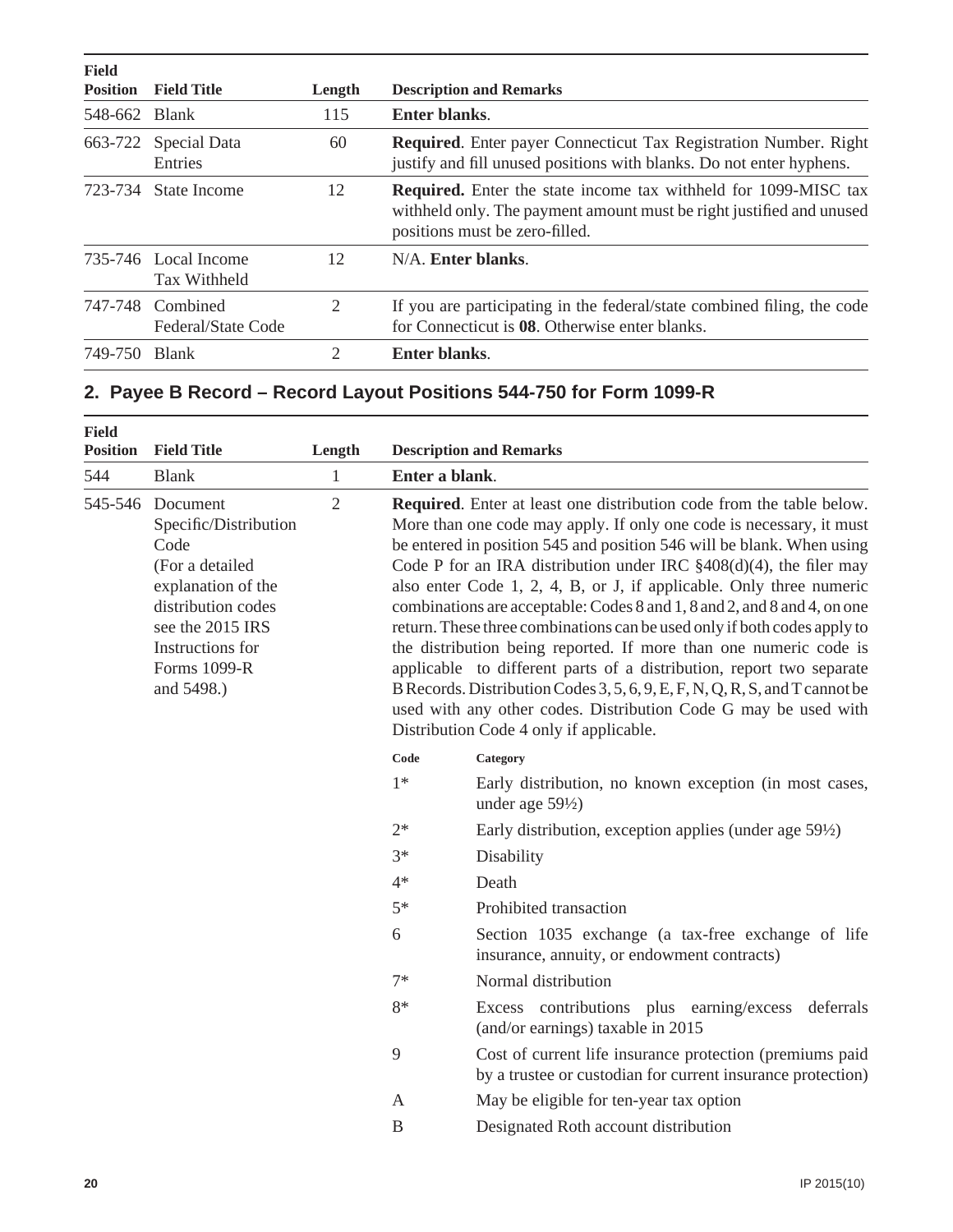| Code         |                                                                                                                                                                                               |
|--------------|-----------------------------------------------------------------------------------------------------------------------------------------------------------------------------------------------|
|              | Category                                                                                                                                                                                      |
| $D^*$        | Excess contributions plus earnings/excess deferrals<br>taxable in the reporting period.                                                                                                       |
| E            | Distributions under Employee Plans Compliance System<br>(EPCRS).                                                                                                                              |
| F            | Charitable gift annuity                                                                                                                                                                       |
| G            | Direct rollover and rollover contribution                                                                                                                                                     |
| H            | Direct rollover of distribution from a designated Roth<br>account to a Roth IRA                                                                                                               |
| $\bf J$      | Early distribution from a Roth IRA. (This code may be<br>used with Code 8 or P.)                                                                                                              |
| L            | Loans treated as deemed distribution under Section $72(p)$                                                                                                                                    |
| $\mathbf N$  | Recharacterized IRA contribution made for the reporting<br>period.                                                                                                                            |
| $P*$         | Excess contributions plus earning/excess deferrals taxable<br>in the reporting period.                                                                                                        |
| Q            | Qualified distribution from a Roth IRA.(Distribution<br>from a Roth IRA when the five-year holding period has<br>been met, and the recipient has reached 591/2, has died, or<br>is disabled.) |
| $\mathbb{R}$ | Recharacterized IRA contribution made for the reporting<br>period. See Note.                                                                                                                  |
| $S^*$        | Early distribution from a SIMPLE IRA in first two years,<br>no known exception.                                                                                                               |
| T            | Roth IRA distribution, exception applies because<br>participant has reached 59 <sup>1</sup> / <sub>2</sub> , died, or is disabled, but it is<br>unknown if the 5-year period has been met.    |
| U            | Distribution from ESOP under Section 404(k).                                                                                                                                                  |
|              |                                                                                                                                                                                               |

**\*** If reporting an IRA, SEP or SIMPLE distribution, or a Roth conversion, use the IRA/SEP/SIMPLE Indicator of **1** in position 548 of the Payee B Record.

Note: The trustee of the first IRA must report the recharacterization as a distribution on Form 1099-R (and the original contribution and its character on Form 5498).

| 547 | <b>Taxable Amount</b><br>Not Determined<br>Indicator | Enter 1 only if the taxable amount of the payment entered for Payment<br>Amount Field 1 (Gross distribution) of the B Record cannot be<br>computed, otherwise enter a blank. (If Taxable Amount Not<br>Determined Indicator is used, enter 0s (zeros) in Payment Amount<br>Field 2 of Payee B Record.) Please make every effort to compute the<br>taxable amount.                    |
|-----|------------------------------------------------------|--------------------------------------------------------------------------------------------------------------------------------------------------------------------------------------------------------------------------------------------------------------------------------------------------------------------------------------------------------------------------------------|
| 548 | <b>IRA/SEP/SIMPLE</b><br>(See <i>Note</i> .)         | Enter 1 if reporting for a traditional IRA, SEP, or SIMPLE distribution<br>Roth conversion; otherwise, enter a blank. If the<br>$\alpha$<br>IRA/SEP/SIMPLE Indicator is used, enter the amount of the Roth<br>conversion or distribution in Payment Amount Field A of the Payee B<br>Record. Do not use the indicator for a distribution from a Roth.<br>or an IRA characterization. |

**Note:** For Form 1099-R, report the Roth conversion or the total amount distributed from a traditional IRA, SEP, or SIMPLE in Payment Amount Field A (IRA/SEP/SIMPLE Distribution, or Roth conversion), as well as Payment Amount Field 1 (Gross Distribution) of the B Record. Refer to the IRS 2015, Instructions for Forms 1099-R and 5498, box 2a instructions, for exceptions.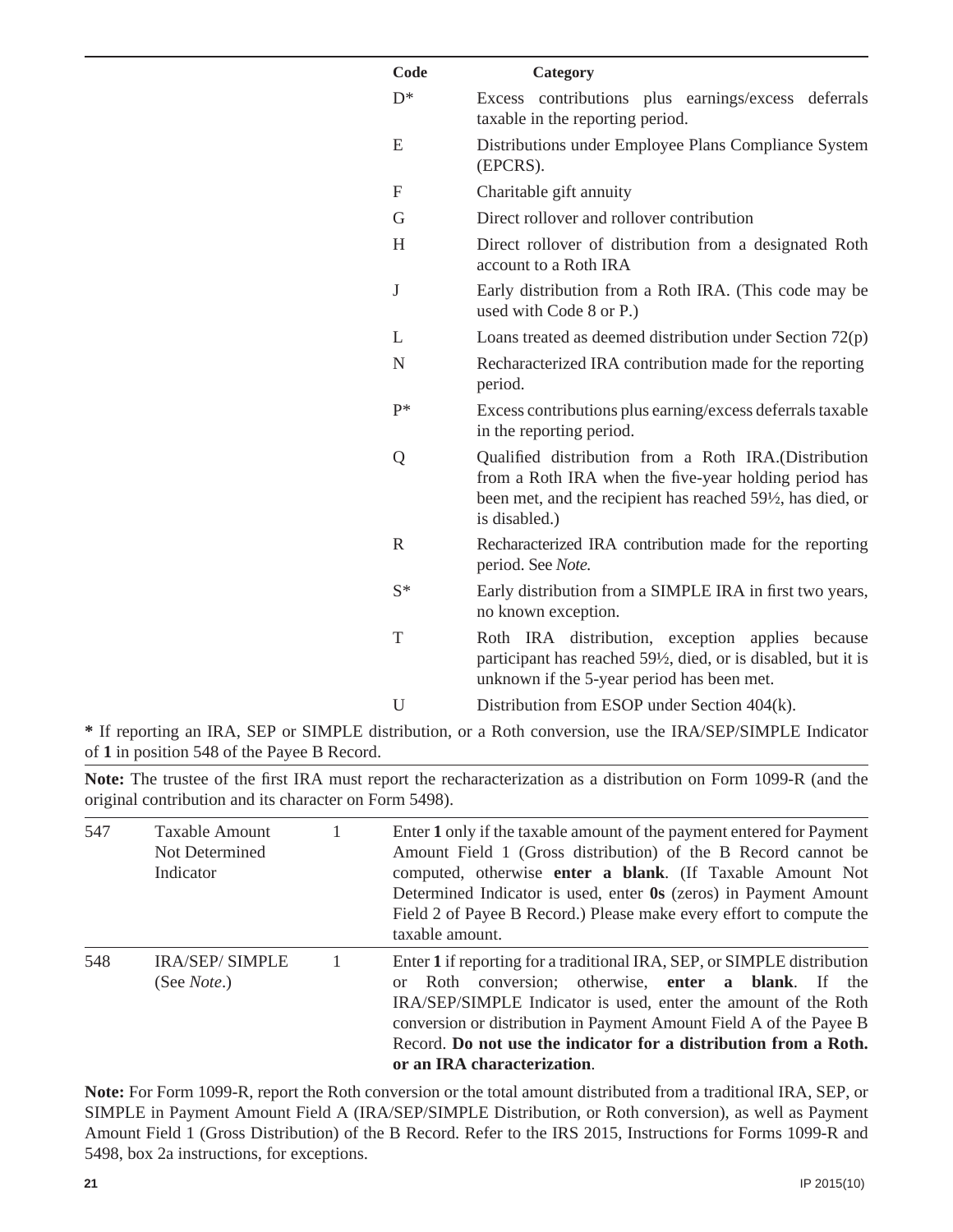| <b>Field</b><br><b>Position</b> | <b>Field Title</b>                                                   | Length         | <b>Description and Remarks</b>                                                                                                                                                                                                                                                                                                                                                                                                                                                                                                                                                                                                                                                                                         |
|---------------------------------|----------------------------------------------------------------------|----------------|------------------------------------------------------------------------------------------------------------------------------------------------------------------------------------------------------------------------------------------------------------------------------------------------------------------------------------------------------------------------------------------------------------------------------------------------------------------------------------------------------------------------------------------------------------------------------------------------------------------------------------------------------------------------------------------------------------------------|
| 549                             | <b>Total Distribution</b><br>Indicator (See Note.)                   | 1              | Enter a 1 only if payment shown for Account Code 1 is a total<br>distribution that closed out the account, otherwise, enter a blank.                                                                                                                                                                                                                                                                                                                                                                                                                                                                                                                                                                                   |
|                                 |                                                                      |                | Note: A <i>total distribution</i> is one or more distributions within one tax year in which the entire balance of the account<br>is distributed. Any distribution that does not meet this definition is not a total distribution.                                                                                                                                                                                                                                                                                                                                                                                                                                                                                      |
|                                 | 550-551 Percentage of Total<br>$\overline{2}$<br><b>Distribution</b> |                | Use this field when reporting a total distribution to more than one<br>person, such as when a participant is deceased and a payer distributes<br>to two or more beneficiaries. Therefore, if the percentage is 100, leave<br>this field blank. If the percentage is a fraction, round off to the nearest<br>whole number (for example, $10.4\%$ will be $10\%$ ; $10.5\%$ will be $11\%$ )<br>Enter the percentage received by the person whose TIN is included<br>in position 12-20 of the B Record. This field must be right justified,<br>and unused positions must be zero-filled. If not applicable, enter<br>blanks. Filers need not enter this information for any IRA distribution<br>or for direct rollovers. |
|                                 | 552-555 Date of Designated<br><b>Roth Contribution</b>               | 4              | Enter the date of the first year a designated Roth contribution was<br>made. Enter in YYYY format.                                                                                                                                                                                                                                                                                                                                                                                                                                                                                                                                                                                                                     |
| 556-662                         | <b>Blank</b>                                                         | 107            | Enter blanks.                                                                                                                                                                                                                                                                                                                                                                                                                                                                                                                                                                                                                                                                                                          |
| 663-722                         | Special Data<br>Entries                                              | 60             | Required. Enter payer Connecticut Tax Registration Number. Right<br>justify and fill unused positions with blanks. Do not enter hyphens.                                                                                                                                                                                                                                                                                                                                                                                                                                                                                                                                                                               |
| 723-734                         | State Income<br><b>Tax Withheld</b>                                  | 12             | Required. Enter the state income tax withheld. This field must be<br>right justified, and unused positions must be zero-filled.                                                                                                                                                                                                                                                                                                                                                                                                                                                                                                                                                                                        |
|                                 | 735-746 Local Income<br><b>Tax Withheld</b>                          | 12             | N/A. Enter blanks                                                                                                                                                                                                                                                                                                                                                                                                                                                                                                                                                                                                                                                                                                      |
| 747-748                         | Combined<br>Federal/State Code                                       | $\overline{2}$ | If you are participating in the federal/state combined filing the code<br>for Connecticut is 08, otherwise enter blanks.                                                                                                                                                                                                                                                                                                                                                                                                                                                                                                                                                                                               |
| 749-750 Blank                   |                                                                      | $\overline{2}$ | <b>Enter blanks.</b>                                                                                                                                                                                                                                                                                                                                                                                                                                                                                                                                                                                                                                                                                                   |

### **3. Payee B Record – Record Layout Positions 544-750 for Form W-2G**

| <b>Field</b><br><b>Position</b> | <b>Field Title</b>    | Length | <b>Description and Remarks</b> |                                                                                                                           |  |  |  |
|---------------------------------|-----------------------|--------|--------------------------------|---------------------------------------------------------------------------------------------------------------------------|--|--|--|
| 544-546                         | <b>Blank</b>          | 3      | Enter blanks.                  |                                                                                                                           |  |  |  |
| 547                             | Type of Wager<br>Code | 1      | below:                         | <b>Required.</b> Enter the applicable type of wager code from the table                                                   |  |  |  |
|                                 |                       |        | Code                           | Category                                                                                                                  |  |  |  |
|                                 |                       |        |                                | Horse race track (or off-track betting of a horse track<br>nature)                                                        |  |  |  |
|                                 |                       |        | 2                              | Dog race track (or off-track betting of a dog track nature)                                                               |  |  |  |
|                                 |                       |        | 3                              | Jai alai                                                                                                                  |  |  |  |
|                                 |                       |        | 4                              | State conducted lottery                                                                                                   |  |  |  |
|                                 |                       |        | 5                              | Keno                                                                                                                      |  |  |  |
|                                 |                       |        | 6                              | Casino type bingo. Do not use this code for any other type<br>of bingo winnings (for example, church or fire department.) |  |  |  |
|                                 |                       |        | 7                              | Slot machines                                                                                                             |  |  |  |
|                                 |                       |        | 8                              | Poker Winnings                                                                                                            |  |  |  |
|                                 |                       |        | 9                              | Any other type of gambling winning.                                                                                       |  |  |  |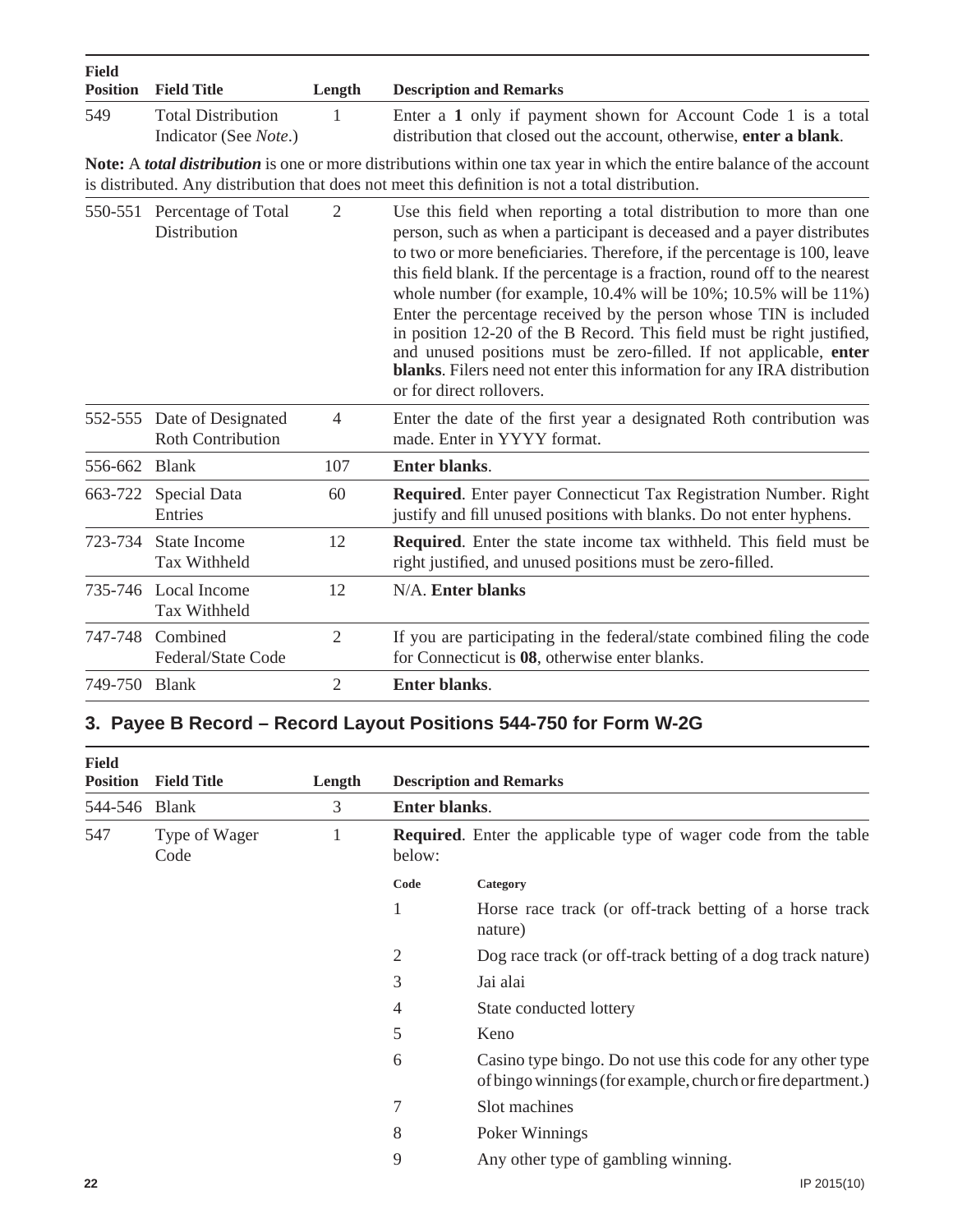| <b>Field</b><br><b>Position</b> | <b>Field Title</b>                         | Length         | <b>Description and Remarks</b>                                                                                                                                                                                                                                                                                                  |
|---------------------------------|--------------------------------------------|----------------|---------------------------------------------------------------------------------------------------------------------------------------------------------------------------------------------------------------------------------------------------------------------------------------------------------------------------------|
|                                 | 548-555 Date Won                           | 8              | <b>Required.</b> Enter the date of the winning transaction in the format<br>YYYYMMDD (for example, 20151022). Do not enter hyphens or<br>slashes. This is not the date the money was paid, if paid after the date<br>of the race (or game).                                                                                     |
|                                 | 556-570 Transaction                        | 15             | Required. For state conducted lotteries, enter the ticket or other<br>identifying number. For keno, bingo, or slot machines, enter the ticket<br>or card number, and color, if applicable, machine serial number, or any<br>other information that will help identify the winning transaction. For<br>all others, enter blanks. |
| 571-575 Race                    |                                            | 5              | If applicable, enter the race (or game) relating to the winning ticket,<br>otherwise enter blanks.                                                                                                                                                                                                                              |
| 576-580 Cashier                 |                                            | 5              | If applicable, enter the initials of the cashier making the winning<br>payment, otherwise enter blanks.                                                                                                                                                                                                                         |
|                                 | 581-585 Window                             | 5              | If applicable, enter the window number or location of the person<br>paying the winning payment; otherwise, enter blanks.                                                                                                                                                                                                        |
| 586-600 First ID                |                                            | 15             | For other than state lotteries, enter the first identification number of the<br>person receiving the winning payment, otherwise enter blanks.                                                                                                                                                                                   |
|                                 | 601-615 Second ID                          | 15             | For other than state lotteries, enter the second identification number of<br>the person receiving the winnings, otherwise enter blanks.                                                                                                                                                                                         |
| 616-662 Blank                   |                                            | 47             | <b>Enter blanks.</b>                                                                                                                                                                                                                                                                                                            |
| 663-722                         | Special Data<br>Entries                    | 60             | Required. Enter payer Connecticut Tax Registration Number. Right<br>justify and fill unused positions with blanks. Do not enter hyphens.                                                                                                                                                                                        |
| 723-734                         | <b>State Income</b><br><b>Tax Withheld</b> | 12             | <b>Required.</b> Enter the state income tax withheld. This field must be right<br>justified and unused positions must be zero-filled.                                                                                                                                                                                           |
|                                 | 735-746 Local Income<br>Tax Withheld       | 12             | N/A. Enter blanks.                                                                                                                                                                                                                                                                                                              |
| 747-748 Blank                   |                                            | $\overline{2}$ | Enter blanks.                                                                                                                                                                                                                                                                                                                   |
| 749-750 Blank                   |                                            | $\overline{2}$ | <b>Enter blanks.</b>                                                                                                                                                                                                                                                                                                            |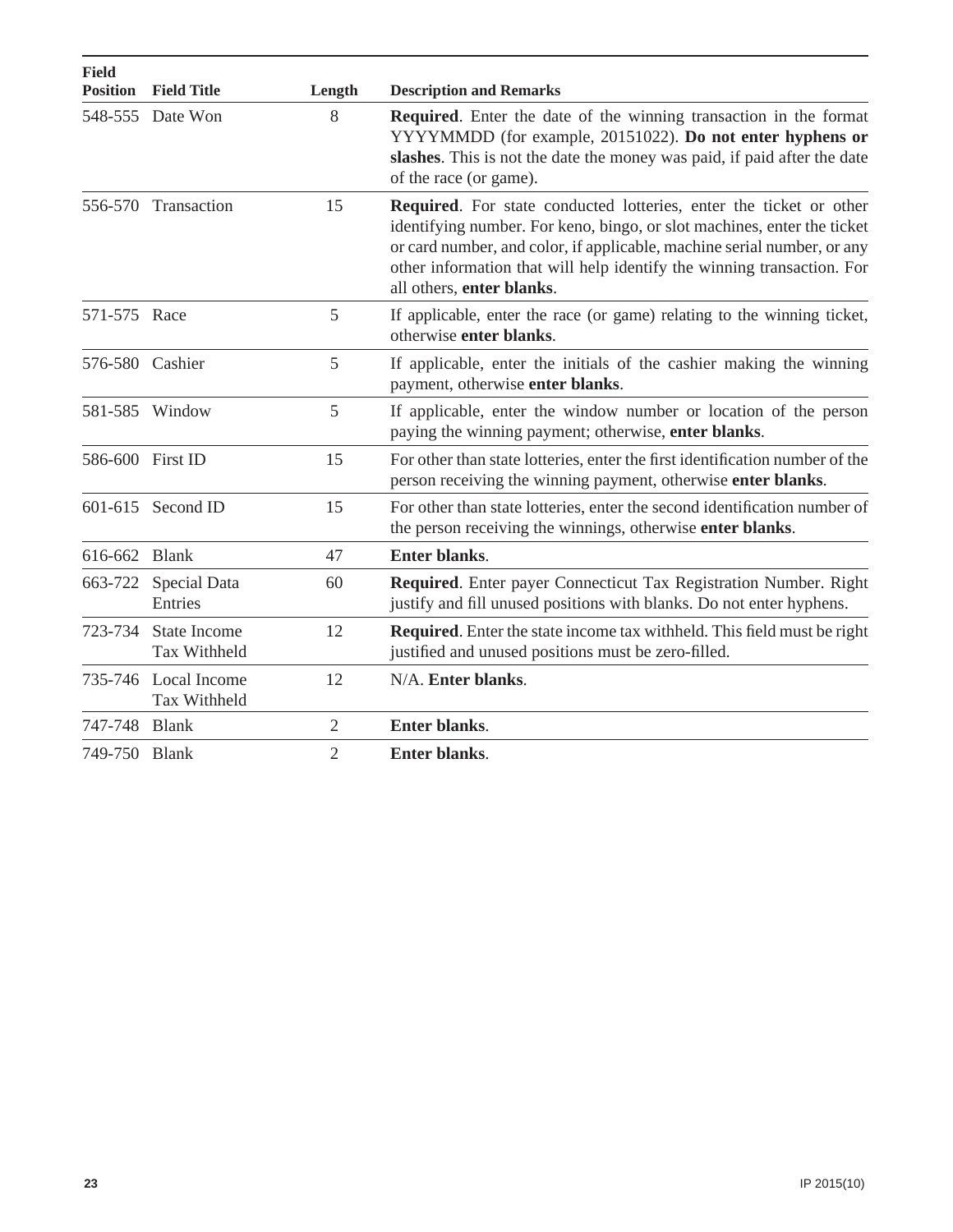### **End of Payer C Record - General Field Descriptions**

- The control total fields are each 18 positions in length.
- The C Record consists of the total number of the payees and the payment amount fields totals, filed by a given payer, a particular type of return, or both. The C Record must be written after the last B Record for each type of return for a given payer. For each A Record and a group of B Records on the file, there must be a corresponding C Record.
- In developing the C Record, for example, if a payer used Amount Codes 1, 3, and 6 in the A Record, the totals from the B Records would appear in Control Total 1 (positions 16-33), 3 (positions 52-69), and 6 (positions 106-123) of the C Record. In this example, positions 34-51, 70-105, and 124-231 would be zero-filled. Positions 232-748 would be blank-filled.
- All records must be a fixed length of **750 positions** followed by a carriage return/line feed (CR/LF).

| <b>Field</b>    |                     |        |                                                                                                                                                               |
|-----------------|---------------------|--------|---------------------------------------------------------------------------------------------------------------------------------------------------------------|
| <b>Position</b> | <b>Field Title</b>  | Length | <b>Description and Remarks</b>                                                                                                                                |
|                 | Record Type         |        | <b>Required.</b> Enter C.                                                                                                                                     |
| $2 - 9$         | Number of<br>Payees | 8      | <b>Required.</b> Enter the total number of B Records covered by the<br>preceding A Record. Right justify information and fill unused positions<br>with zeros. |
| $10-15$         | <b>Blank</b>        | h      | Enter blanks.                                                                                                                                                 |

**–Fixed Length of 750 Positions–**

### **Record Name: End of Payer C Record**

**Required.** Accumulate totals of any payment amount fields in the B Record into the appropriate control total fields of the C Record. **Control totals must be right justifi ed and unused control total fi elds zero-fi lled**. All control total fields are 18 positions in length.

| 16-33     | Control Total 1           | 18  |                      |  |  |
|-----------|---------------------------|-----|----------------------|--|--|
| $34 - 51$ | Control Total 2           | 18  |                      |  |  |
| 52-69     | Control Total 3           | 18  |                      |  |  |
| 70-87     | Control Total 4           | 18  |                      |  |  |
| 88-105    | Control Total 5           | 18  |                      |  |  |
| 106-123   | Control Total 6           | 18  |                      |  |  |
| 124-141   | Control Total 7           | 18  |                      |  |  |
| 142-159   | Control Total 8           | 18  |                      |  |  |
| 160-177   | Control Total 9           | 18  |                      |  |  |
| 178-195   | Control Total A           | 18  |                      |  |  |
| 196-213   | Control Total B           | 18  |                      |  |  |
| 214-231   | Control Total C           | 18  |                      |  |  |
| 232-249   | Control Total D           | 18  |                      |  |  |
| 250-267   | Control Total E           | 18  |                      |  |  |
| 268-285   | Control Total F           | 18  |                      |  |  |
| 286-303   | Control Totla G           | 18  |                      |  |  |
| 304-499   | <b>Blank</b>              | 196 | Enter blanks.        |  |  |
| 500-507   | Record Sequence<br>Number | 8   | Not required.        |  |  |
| 508-748   | <b>Blank</b>              | 241 | Enter blanks.        |  |  |
| 749-750   | <b>Blank</b>              | 2   | <b>Enter blanks.</b> |  |  |

#### **24** IP 2015(10)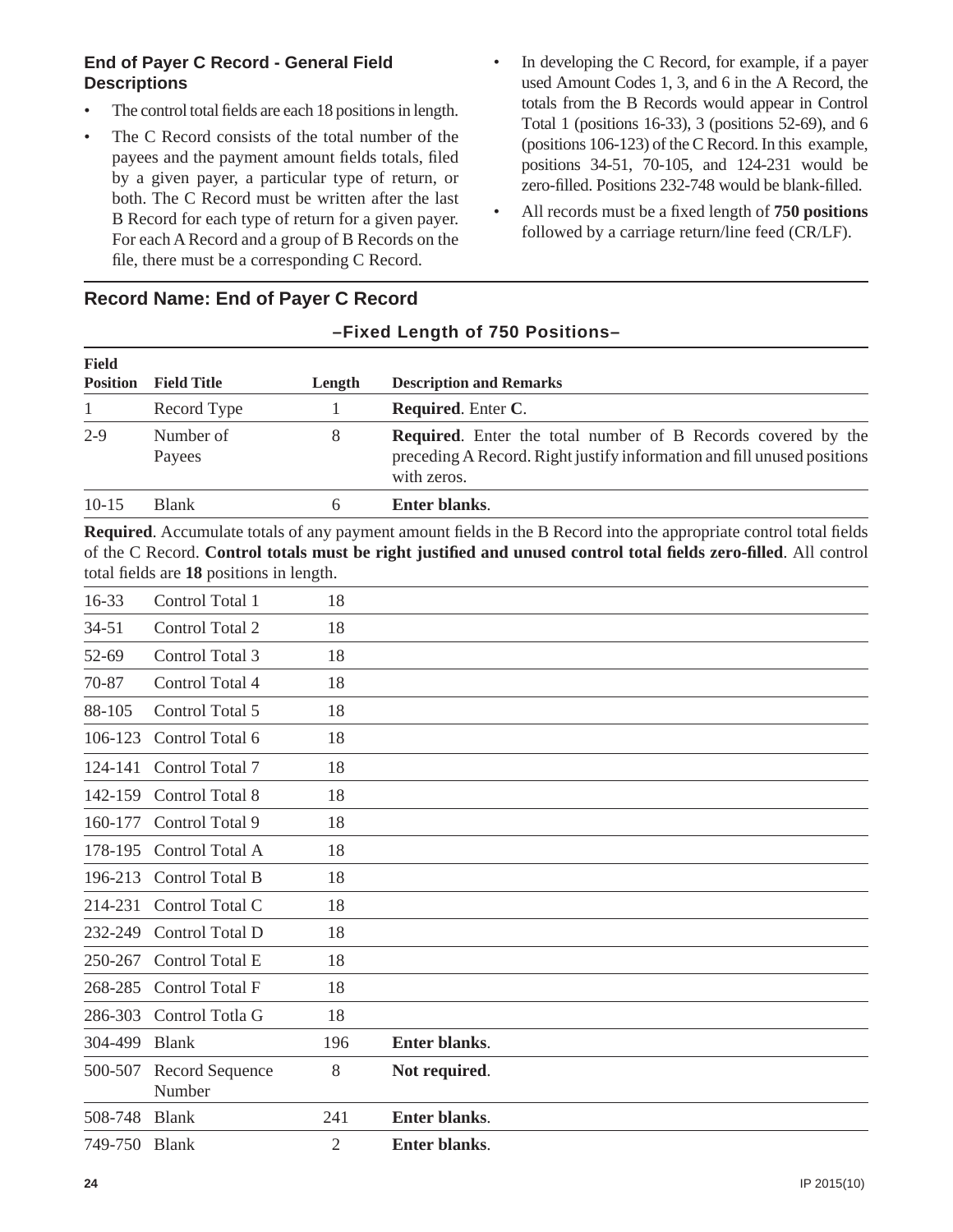### **End of Transmission F Record - General Field Descriptions**

- The F Record is a summary of the number of payers in the entire file.
- This record should be written after the last C Record of the entire file.
- For all fields marked **Required**, the transmitter must provide the information described under Description and Remarks. For those fields not marked **Required**, a transmitter must allow for the field, but may be instructed to enter blanks or zeros in the indicated media position(s) and for the indicated length.

All records must be a fixed length of **750 positions** followed by a carriage return/line feed (CR/LF).

|                                 | -Fixed Length of 750 Positions- |                |                                                                                                                                                          |  |  |  |  |
|---------------------------------|---------------------------------|----------------|----------------------------------------------------------------------------------------------------------------------------------------------------------|--|--|--|--|
| <b>Field</b><br><b>Position</b> | <b>Field Title</b>              | Length         | <b>Description and Remarks</b>                                                                                                                           |  |  |  |  |
| 1                               | Record Type                     |                | <b>Required.</b> Enter F.                                                                                                                                |  |  |  |  |
| $2 - 9$                         | Number of<br>A Records          | 8              | Enter the total number of Payer A Records in the entire file. Must be<br>right justified and unused positions must be zero-filled or enter all<br>zeros. |  |  |  |  |
| $10-30$                         | Zero                            | 21             | <b>Enter blanks.</b>                                                                                                                                     |  |  |  |  |
| 31-49                           | <b>Blank</b>                    | 19             | Enter blanks.                                                                                                                                            |  |  |  |  |
| 50-57                           | <b>Total Number</b><br>Payees   | 8              | Not required.                                                                                                                                            |  |  |  |  |
| 58-499                          | <b>Blank</b>                    | 442            | Enter blanks.                                                                                                                                            |  |  |  |  |
| 500-507                         | Record Sequence<br>Number       | 8              | Not required.                                                                                                                                            |  |  |  |  |
| 508-748                         | <b>Blank</b>                    | 241            | <b>Enter blanks.</b>                                                                                                                                     |  |  |  |  |
| 749-750 Blank                   |                                 | $\overline{2}$ | <b>Enter blanks.</b>                                                                                                                                     |  |  |  |  |

### **Record Name: End of Transmission F Record**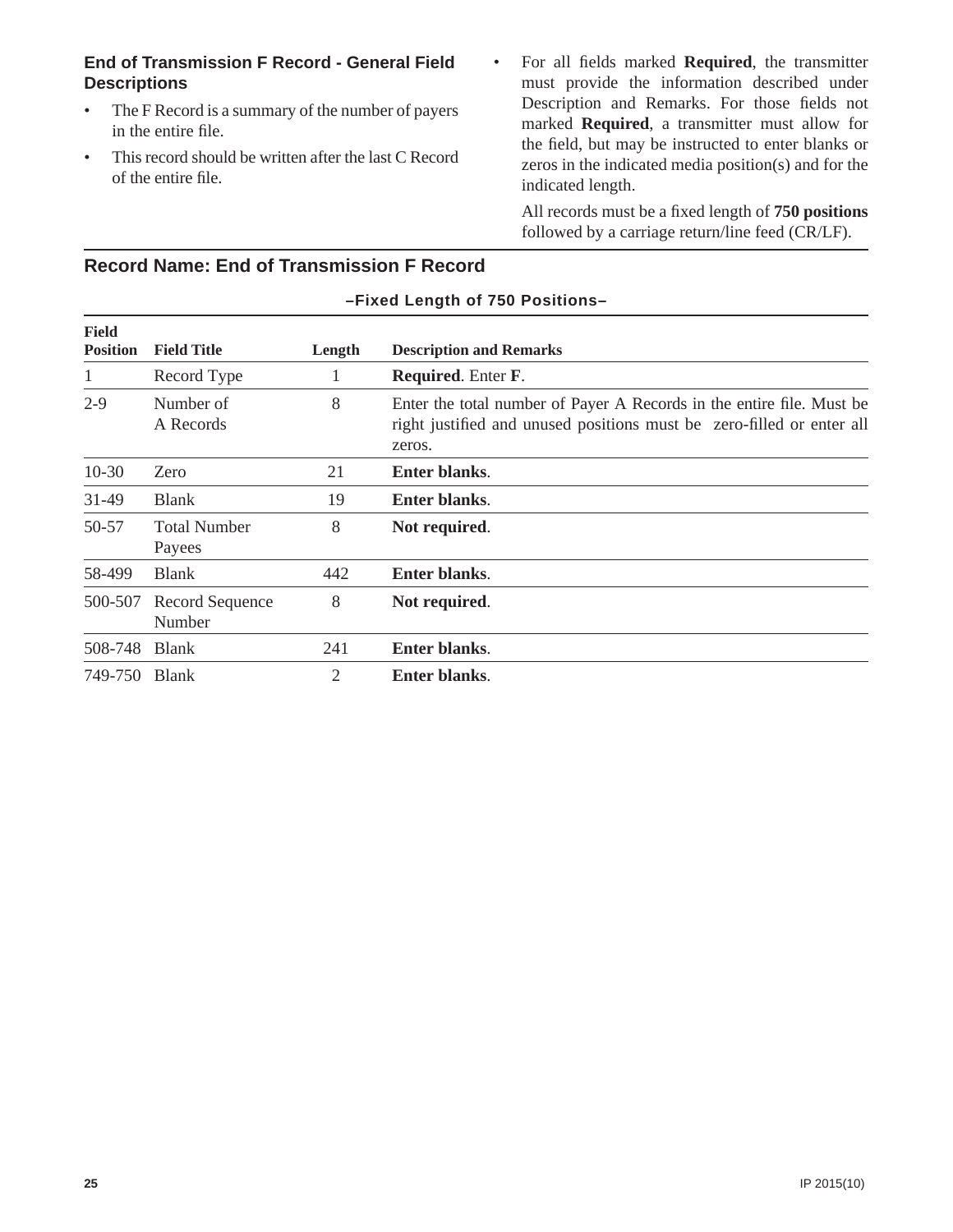### **IX. Acknowledgement Results Layout Record**

When uploading **Forms 1099** or **Form W-2G** using the *Standard File* of the *Bulk Filing Method*, DRS provides an **Acknowledgement Results Layout Record** that identifies successful and failed records or files of each Form 1099(s) or Form W-2G submitted. Form CT-1096 will only be accepted by DRS if all values equal the number of all the successfully uploaded Forms 1099(s) or W-2G.

More key information:

- 1. Successful uploads contain four rows of data that should each include a 'T,' 'A,' 'C,' and 'F' record.
- 2. Failed records display in the appropriate 'B' record.

3. Failed files display in the appropriate  $C'$  or  $F'$ record.

4. Error messages are in plain understandable text. Helpful Hints:

For optimum processing, DRS recommends that only files with less than 1000 records be transmitted Monday through Friday between 8:00 a.m. and 5:00 p.m. Uploading files with more than 1000 records is recommended Monday through Friday after 5:00 p.m. or on weekends. You may experience delays on days that returns are due.

| <b>Item</b><br><b>Number</b>                                  | <b>Field Name</b>                                                   | <b>Starting</b><br><b>Position Position</b> | End          | <b>Byte</b><br>Count | <b>Paper Format / Special Instructions</b>                                                                    |  |  |  |
|---------------------------------------------------------------|---------------------------------------------------------------------|---------------------------------------------|--------------|----------------------|---------------------------------------------------------------------------------------------------------------|--|--|--|
| Transmitter Record. This record appears once per transmitter. |                                                                     |                                             |              |                      |                                                                                                               |  |  |  |
| 1                                                             | Record Identifier                                                   | 1                                           | $\mathbf{1}$ | $\mathbf{1}$         | Value $=$ 'T.' This is the transmitter record.                                                                |  |  |  |
| 2                                                             | <b>Transmitter ID</b>                                               | 2                                           | 14           | 13                   | The same ID entered on the TSC Welcome page.                                                                  |  |  |  |
| 3                                                             | <b>Blank</b>                                                        | 15                                          | 750          | 736                  | Blanks. No information provided.                                                                              |  |  |  |
|                                                               |                                                                     |                                             |              |                      | Payer A Record. This record appears for each payer in the file. May be many payers per transmitter.           |  |  |  |
| 1                                                             | <b>Record Identifier</b>                                            | 1                                           | 1            | 1                    | Value = 'A.' This is the beginning record for this payer.                                                     |  |  |  |
| 2                                                             | <b>Tax Year</b>                                                     | $\overline{c}$                              | 5            | $\overline{4}$       | The tax year of the uploaded data.                                                                            |  |  |  |
| 3                                                             | Payer CT Reg. Number                                                | 6                                           | 18           | 13                   | The CT Tax Registration Number of the payer.                                                                  |  |  |  |
| 4                                                             | Payer's Identification<br>Number (FEIN)                             | 19                                          | 27           | $\boldsymbol{9}$     | The FEIN of the payer.                                                                                        |  |  |  |
| 5                                                             | Type of Return                                                      | 28                                          | 28           | $\mathbf{1}$         | Values = '9' for Form(s) 1099-R, 'A' for 1099-MISC, and 'W'<br>for W2-G.                                      |  |  |  |
| 6                                                             | <b>Blank</b>                                                        | 29                                          | 750          | 722                  | Blanks. No information provided.                                                                              |  |  |  |
|                                                               |                                                                     |                                             |              |                      | Payee B Record. This record appears for each failed Payee B. May be many failed Payee Bs for a single Payer A |  |  |  |
| 1                                                             | <b>Record Identifier</b>                                            | 1                                           | 1            | 1                    | Value = 'B.' This is used to identify a specific payee.                                                       |  |  |  |
| 2                                                             | Line Number                                                         | $\overline{c}$                              | 8            | 7                    | Line number within the payer file of the failed payee.                                                        |  |  |  |
| 3                                                             | <b>Tax Year</b>                                                     | 9                                           | 12           | 4                    | The year in YYYY format.                                                                                      |  |  |  |
| 4                                                             | Payee's Taxpayer<br>Identification Number (TIN)                     | 13                                          | 21           | 9                    | Payee's Tax Identification Number (TIN) of the failed record.                                                 |  |  |  |
| 5                                                             | Payee Reason for Failure                                            | 22                                          | 750          | 729                  | Reason the payee record failed.                                                                               |  |  |  |
|                                                               | End of Payer/Totals Record. This record appears for each Payer.     |                                             |              |                      |                                                                                                               |  |  |  |
| 1                                                             | <b>Record Identifier</b>                                            | 1                                           | 1            | $\mathbf{1}$         | Value $=$ 'C' This is the end record for this payer.                                                          |  |  |  |
| 2                                                             | <b>Total Nonpayroll</b>                                             | $\overline{c}$                              | 19           | 18                   | Total of all nonpayroll amounts reported on accepted Form<br>1099/W-2G's (Form CT-1096, Line 2).              |  |  |  |
| 3                                                             | <b>Total CT Tax Withheld</b>                                        | 20                                          | 37           | 18                   | Total of all CT income tax withheld amounts reported on<br>accepted Form 1099/W-2G's (Form CT-1096, Line 1.)  |  |  |  |
| 4                                                             | Number of Successful Payees                                         | 38                                          | 44           | $\overline{7}$       | The total number of successful 1099's entered by this payer<br>(Form CT-1096, Line 3).                        |  |  |  |
| 5                                                             | Number of Failed Payees                                             | 45                                          | 51           | $\overline{7}$       | The total number of failed 1099/W-2G's for this payer.                                                        |  |  |  |
| 6                                                             | <b>Blank</b>                                                        | 52                                          | 750          | 699                  | Blanks. No information provided.                                                                              |  |  |  |
|                                                               | Total Transmitter Record. This record appears once per transmitter. |                                             |              |                      |                                                                                                               |  |  |  |
| 1                                                             | <b>Record Identifier</b>                                            | 1                                           | 1            | $\mathbf{1}$         | Value $=$ 'F.' This is a summary of the number of payers in this file.                                        |  |  |  |
| 2                                                             | Number of 'A' records                                               | 2                                           | 19           | 18                   | The total number of payers in this file.                                                                      |  |  |  |
| 3                                                             | <b>Total Number of Payees</b>                                       | 20                                          | 37           | 18                   | The total number of payees in this file.                                                                      |  |  |  |
| 4                                                             | <b>Blank</b>                                                        | 38                                          | 750          | 713                  | Blanks. No information provided.                                                                              |  |  |  |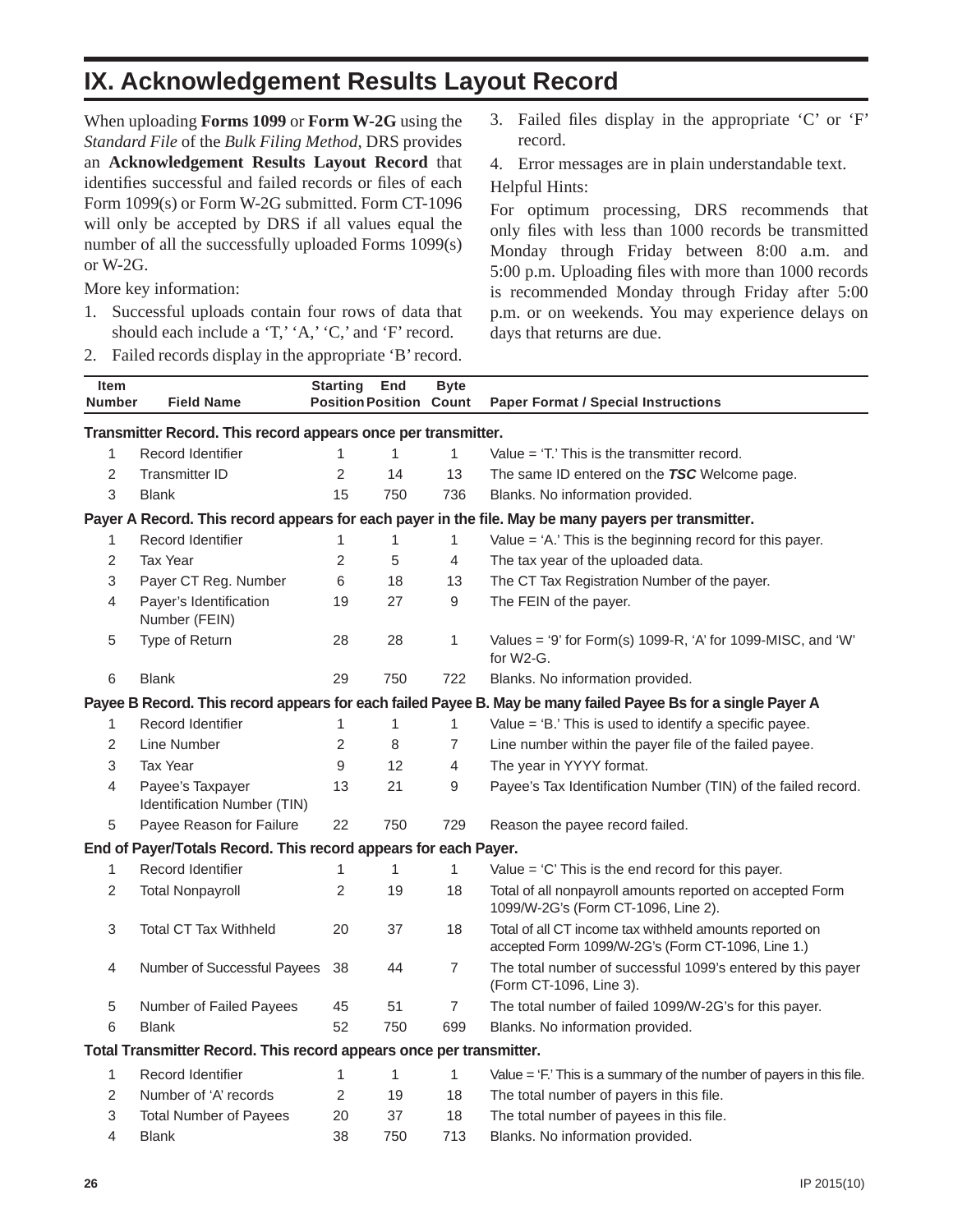#### **Effect on Other Documents**

This Informational Publication supersedes **IP 2014(16)** *Forms 1098, 1099-R, 1099-MISC, and W-2G Electronic Filing Requirements For Tax Year 2014.*

#### **Effect of This Document**

An Informational Publication issued by DRS addresses frequently asked questions about a current position, policy, or practice, usually in a less technical question and answer format.

### **X. Glossary**

**ASCII** (American Standard Code for Information Interchange) – One of the acceptable character sets used for electronic processing of data.

*Block* – A number of logical records grouped and written together as a single unit on a CD.

**Byte** – A computer unit of measurement; one byte contains eight bits and can store one character.

*Calendar Year* – Generally, the year in which payments were made by a payer to a payee.

*Character* – A letter, number, or punctuation symbol.

**Character Set** – A group of unique electronic definitions for all letters, numbers, and punctuation symbols.

*Compress* – Reformat computer data in a storage or size-saving technique.

*DRS* – State of Connecticut Department of Revenue Services.

*FEIN* (Federal Employer Identification Number) – A nine-digit number assigned by the Internal Revenue Services (IRS) to an organization for federal tax reporting purposes.

*File* – A file consists of one Transmitter T Record at the beginning of the file followed by Payer A Record, Payee B Records, and an End of Payer C Record after each set of B Records. The last record on the file should be the End of Transmission F Record. Nothing should be reported after the End of the Transmission F Record.

*Filer* – Person (may be payer or transmitter) submitting information to DRS.

*Filing Year* – The calendar year during which the information returns are submitted to DRS.

*Payee* – Person or organization receiving payments from the payer or for whom an information return must be filed. The payee includes a gambling winner (Form W-2G) or a seller or other transferor.

*Payer* – Includes the person or institution making payments or a person reporting a real estate transaction. The payer will be held responsible for the completeness, accuracy, and timely submission of files submitted to DRS.

*Transmitter* – Any person or organization submitting an electronic file to DRS.

*TSC* (Taxpayer Service Center) – Interactive tool accessed through the DRS website at **www.ct.gov/DRS** for a free, fast, easy, and secure way to conduct business with DRS.